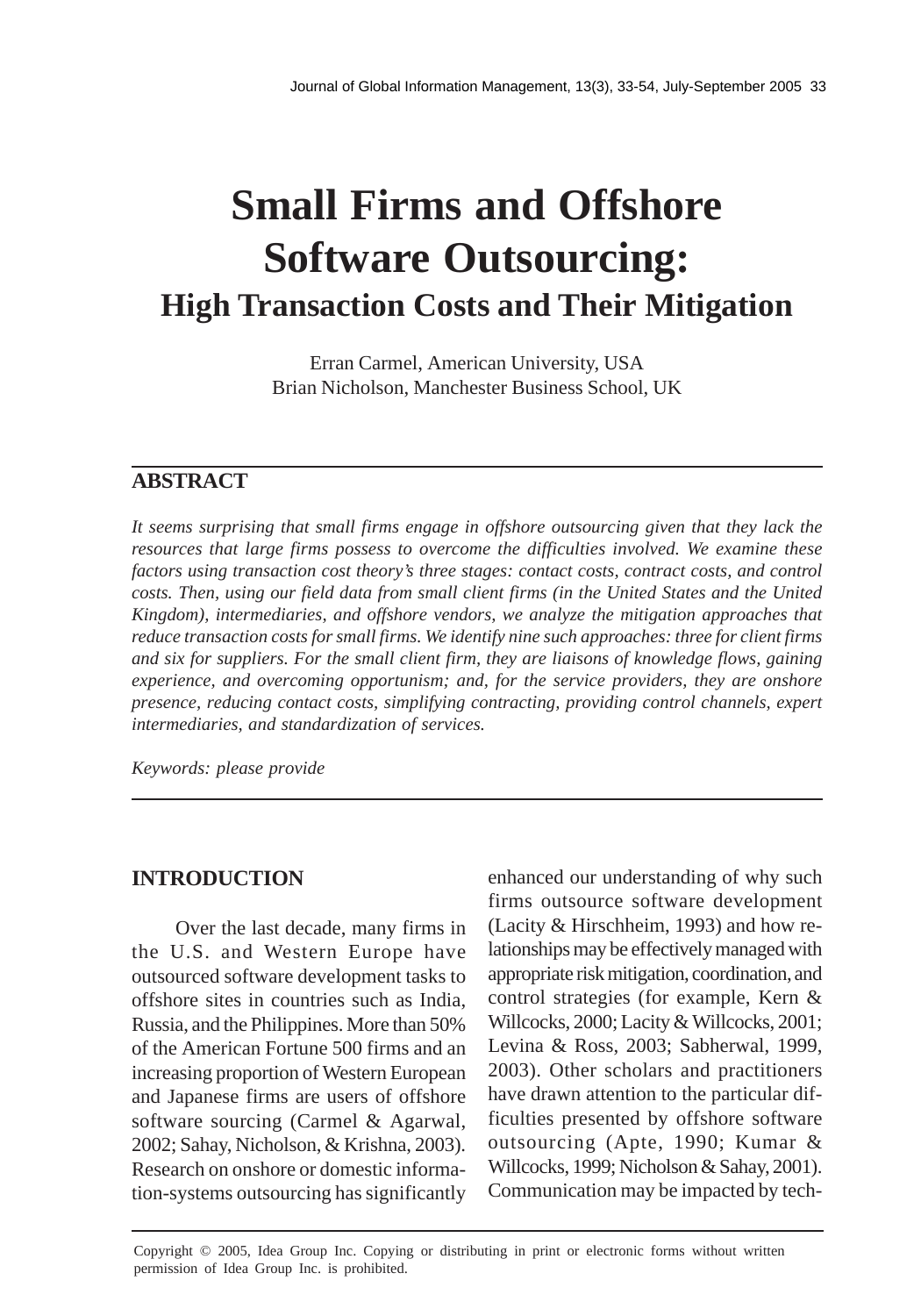nical issues such as telecommunications infrastructure, cultural differences, accents, and language ability (Walsham, 2001). Time-zone differences may lead to coordination difficulties (Carmel, 1999). Often the offshore team lacks domain knowledge in the business application in question, and transferring this knowledge is hampered by distance (Sahay et al.).

This prior research in onshore and offshore software sourcing has improved our understanding of the management of software outsourcing and the additional complexities presented in offshore relationships. However, most of this research has centered on large organizations that have the internal resources to address the problems of managing across time and space. Therefore, in this article our approach is to focus on the issues faced by small companies when sourcing<sup>1</sup> software offshore.

We have noticed in the course of our related research, fieldwork, conference attendance, and consultancy that an increasing amount of offshore sourcing of software development work is taking place between small client firms and offshore vendors in India and other countries. This trend looks set to continue. Small and large firms have chosen to outsource for a number of reasons such as skills shortages, cost, capacity, flexibility, and a "bandwagon effect" (Heeks, 1995; Lacity & Hirschheim, 1993). We have encountered cases of small U.S. and U.K. technology firms engaging in offshore software development since the late 1990s. At that time, the growth of the Indian IT industry was closely linked to the demand for skills from Europe and the U.S. for Y2K (year 2000) alleviation and subsequently the demand for development skills in dot-com companies. During the late 1990s, small U.K. and American technology firms faced a recruitment crisis due to the high cost of IT skills and the inability to

provide the perks and career paths that large companies could offer. Access to scarce skills was shown to be a major driver in the cases of Sierra (Nicholson & Sahay, in press; Nicholson, Sahay, & Krishna, 2000; Sahay et al., 2003) and Harlequin Solutions (Ballard, 2003), which are both small technology firms that sourced software development in India during the late 1990s. After the dot-com bust and U.S. economic downturn post-2001, the Indian IT industry has continued to grow despite recession in the U.K. and the U.S. ("Nasscom Indian IT Industry: A Success Story," 2004). This is largely because the highly competitive American and British IT services market compelled technology firms into sourcing software offshore in order to cut production costs.

Our sample of small firms is comprised of American and British firms, so we note these two nations' propensity to source offshore. First, small American and British firms are more likely to source offshore than small firms from other nations (Aepple, 2004; Sonwalkar, 2004). The second point is inferential; since, as is repeatedly stated in the media, a greater proportion of U.S. firms have been outsourcing than firms in Europe, it is likely that a greater proportion of small American firms have been outsourcing than in the U.K. Nevertheless, the forecasts for the U.K. suggest growth. According to Datamonitor, IT spending by U.K. smaller firms is estimated to rise from \$76 billion in 2002 to \$109 billion by 2006 (Mortleman, 2003). Inevitably, as outsourcing increases from small companies and becomes common practice, offshore firms will be striving to compete.

Defining "small firm"<sup>2</sup> is controversial (D'Amboise & Muldowney, 1988; Nooteboom, 1993) as there is no single definition mainly because of the wide diversity of sectors and business types, and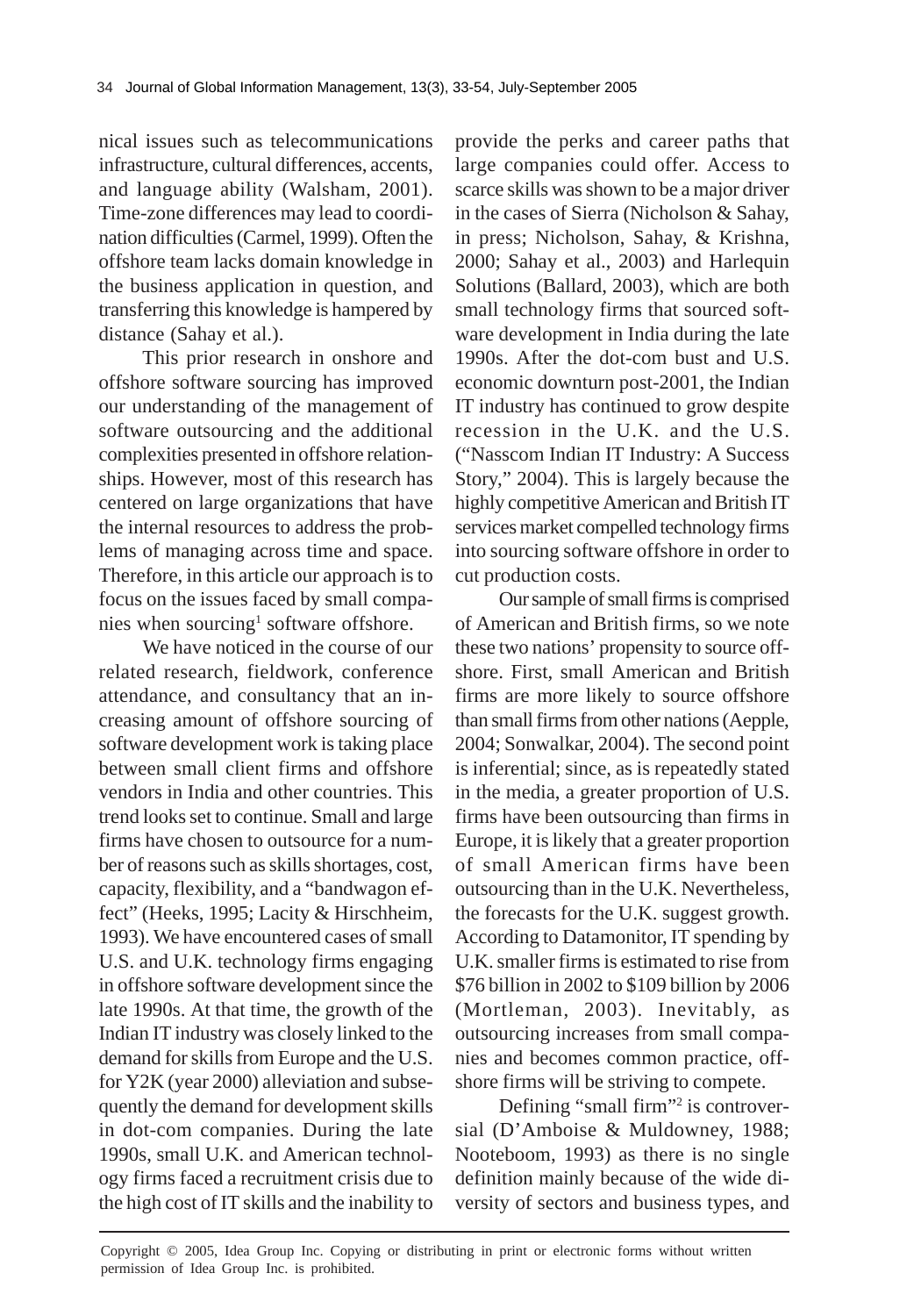different treatments in different nations. We use as our guideline the definition from Section 248 of the U.K. Companies Act  $(1985)<sup>3</sup>$  that a small firm employs 50 or less employees. Even though the vast majority of firms of all sizes are small firms, little is known about the magnitude of offshore software outsourcing by small firms<sup>4</sup>, although Ansberry (2003) found that 60% of companies with fewer than 500 employees were planning expenditures of more than \$1 million in the following 12 months on all types of outsourcing including IT, manufacturing, and logistics — both domestic and offshore.

In this article, we posit that small firms face relatively high transaction (coordination) costs when undertaking offshore software sourcing. This is because small firms are disadvantaged relative to large firms in a wide range of resources crucial to coordination (DeLone, 1981; Pollard & Hayne, 1998). Resources for travel, research, and control are tight. Small firms must deal with the relative shortage of management staff and with personnelrecruitment disadvantages. In small firms, the entrepreneur is often involved in operational and managerial tasks and therefore his or her time is scarce. Usually small firms have no specialized staff for finance, legal affairs, or information technology, and thus are less likely to have the resources in-house for strategic software development projects. Communications improvements commonly used in large firms such as videoconferencing or other collaborative technologies may be financially prohibitive for the small firm. When outsourcing, small firms have higher search costs due to limited staff support, and they incur relatively high set-up costs relative to the transaction size. Furthermore, small firms tend to have fewer documented sources of information, and this results in

them being more inscrutable to transaction partners (Nooteboom, 1993).

As we noted above, the majority of research on software outsourcing, whether on- or offshore, does not make distinctions between constructs as they apply to small or large firms. However, the case of Sierra (Nicholson & Sahay, in press; Nicholson et al., 2000; Sahay et al., 2003) describes the difficulties facing such ventures. This case involved a small software firm that attempted to set up and sustain an offshore software development subsidiary in India. The failure resulted from a lack of resources typical to small firms: capital to sustain the growing offshore center, capital for the travel costs of expatriates with India-specific context knowledge, and resources (such as reputation and dedicated staff) to attract and retain the best offshore staff.

Therefore, sourcing software development offshore is an enormously difficult undertaking for a small firm. We set out to examine whether small firms can mitigate offshore transaction costs at least as well as large firms. Transaction cost economics (TCE; Williamson, 1975) and Nooteboom's (1993) differentiation of relative transaction costs incurred by small and large firms respectively provide the theoretical framework through which we analyze the following questions.

- What are the transaction costs facing small firms engaging in offshore software outsourcing relative to large firms?
- What transaction cost mitigating strategies are small companies adopting to manage the process of offshore software development?

The article is organized as follows. In the next section we present a summary of the theoretical frame and present the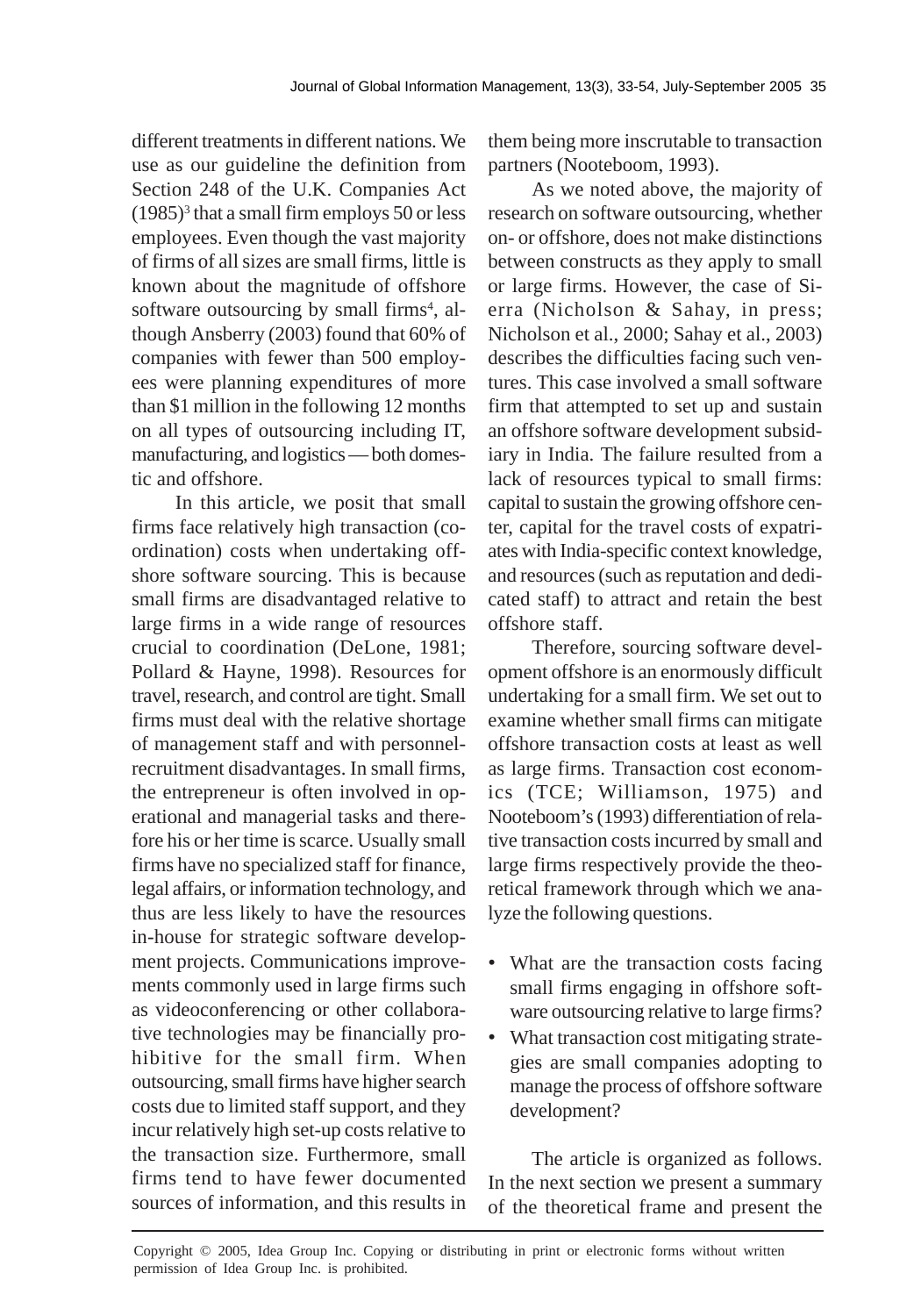argument that small and large firms incur different levels of transaction costs when sourcing offshore. Then, we present the research methodology and sample description. Next, we present our empirical findings of small-firm mitigation strategies for relatively high transaction costs. We also discuss the special case of small technology firms. Finally, we present our conclusions, contribution, and implications.

# **THEORETICAL FRAME**

Literature from strategic management (Chen & Hambrick, 1995; D'Amboise & Muldowney, 1988; Dean, Brown, & Bamford, 1998) has demonstrated that small and large firms require different theories and models to explain their behavior, strategy, and performance.

One distinction is that small firms cannot rely on economies of scale to gain advantage (Fiegenbaum & Karnani, 1991). They are restrained by limited resources in terms of staffing with reliance on fewer generalists and less structural formalism (Borch & Arthur, 1995). Smaller firms face relative limitations in raising financial resources in contrast to the "deep pockets" of large firms that enable them to weather financial losses or other difficulties and to be less negatively impacted by sunk costs (Dean et al., 1998). This prior research has advanced our understanding of small firms and has established the need for continued, serious theoretical and empirical consideration of the particularities of firm size.

Offshore software outsourcing presents communication and coordination difficulties that are highly challenging for small firms. To analyse the importance of firm size and offshore software outsourcing requires a framework that allows the analysis of such coordination costs and emphasizes the particularities of small firms. For this we draw on the work of Nooteboom

(1993) and Nooteboom, Zwart, and Bijmolt (1992), who have utilized and extended transaction cost economics (Williamson, 1975, 1985) to take account of small- and large-firm differences. In the sections to follow, we summarize relevant TCE concepts and then proceed to discuss the relative differences in transaction costs between small and large firms when outsourcing offshore.

TCE explains where the firm boundary will be positioned based on the costs of various production and coordination mechanisms. We draw on TCE for two reasons. First, the theory has been used often as a basis for examining outsourcing (Ang & Straub, 1998; Aubert, Rivard, & Patry, 1996; Lacity & Hirschheim, 1993; Lacity & Willcocks, 1996; Wang 2002). Second, TCE is a framework through which many differences between small and large firms may be understood. TCE proposes that costs are comprised of production and transaction costs. Transaction costs, or coordination costs, are the costs of managing (controlling and coordinating). Units within the firm can be combined or split up depending on their production and transaction costs. Some units will split off or be outsourced if the costs of the internal units are higher than the market costs. In contrast, large governance units may be more efficient if units can be combined to reduce transaction costs. Firms acting rationally will adopt market-based strategies when their production cost savings of outsourced offshore work outweigh the additional transaction costs incurred. This may be depicted numerically:

#### production cost savings  $>\Sigma$ (transaction costs)

Much of the production cost savings in offshore outsourcing stem from the wages of the software staff in low-wage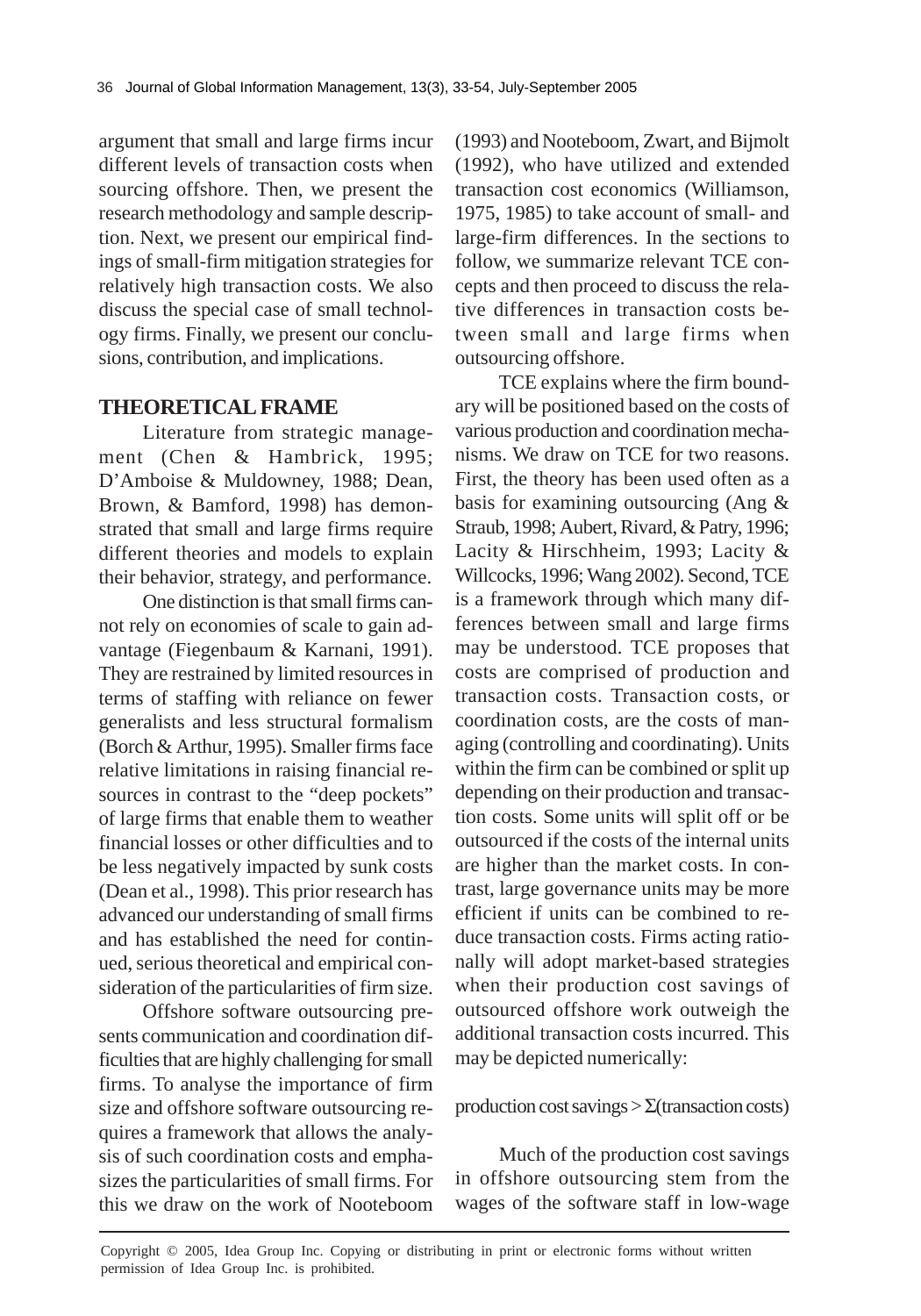nations such as India. Indian wages, not including overhead, are 10% to 30% of comparably skilled staff in the U.S. or the U.K. However, transaction costs incurred are the coordination costs due to such issues as the cost of monitoring the offshore vendor across time and space. These transaction costs, if calculated, may exceed the production cost savings due to lower wages. In such a case, the firm would more profitably organize production inside the organizational hierarchy, that is, in house. This "make or buy" decision is also related to the frequency of transactions, whether occasional or recurrent, and the degree of asset specificity or customization necessary for the transaction. Also of relevance is the threat of vendor opportunism, especially where there are small numbers of vendors. Finally, conditions of uncertainty present potentially high transaction costs as commensurate coordination and informationgathering mechanisms are required to be put in place to manage the uncertainty surrounding the transaction.

In particular, Nooteboom's (1993, p. 284) contribution has enhanced our understanding of how "smaller firms as both suppliers and buyers, incur higher transaction costs directly, and cause higher transaction costs for transaction partners" than large firms. In order to justify this, Nooteboom presents an extension to the TCE framework to include firm size, taking into account economies of scale, scope, experience, and learning. He states that "small firms generally produce small volumes (scale) of few products (scope). Often they have not been in business long and thereby have little benefit from economies of experience. Often they have limited capacity for the acquisition of knowledge [learning]" (p. 283). Nooteboom identifies how a transaction can be examined in three generic stages: contact, contract, and control. All three stages have threshold costs that are relatively higher for small firms. These threshold costs are the set-up costs: the costs of setting up a contract, judging an offer, and setting up channels of communication and governance mechanisms. These costs arise regardless of the transaction size and thus weigh heavily for smaller transactions.

In the following three subsections, we explain and expand on Nooteboom's (1993) work and examine the relative transaction costs incurred by small firms relative to large firms. These issues are presented in relation to the three generic stages — contact, contract, and control — focusing on the particularities of offshore outsourcing.

# **Contact**

At the stage of contact, buyers incur search costs and the seller incurs costs of marketing. Small firms may be attracted by economies of scale and scope offered by offshore vendors. Economies of scale suggest that the small firm would benefit more than the large firm from outsourcing since small firms tend to have difficulties attracting and retaining the best personnel, generally cannot afford to maintain technical specialists in house in narrow areas, and cannot "ramp up" for one-time large projects. The process of vendor search and assessment is an example of a critical task where small firms are hindered by economies of learning. Nooteboom (1993) points to an increase in the ability to perceive, interpret, and evaluate when firms are larger due to, for example, the numbers of specialist staff, spread of personal networks, and propensity of access to technologies. In contrast, a small firm has fewer individuals in specialized information roles who tend to have relatively lower levels of education. For Nooteboom (p. 289), "the smaller firm rationality is more bounded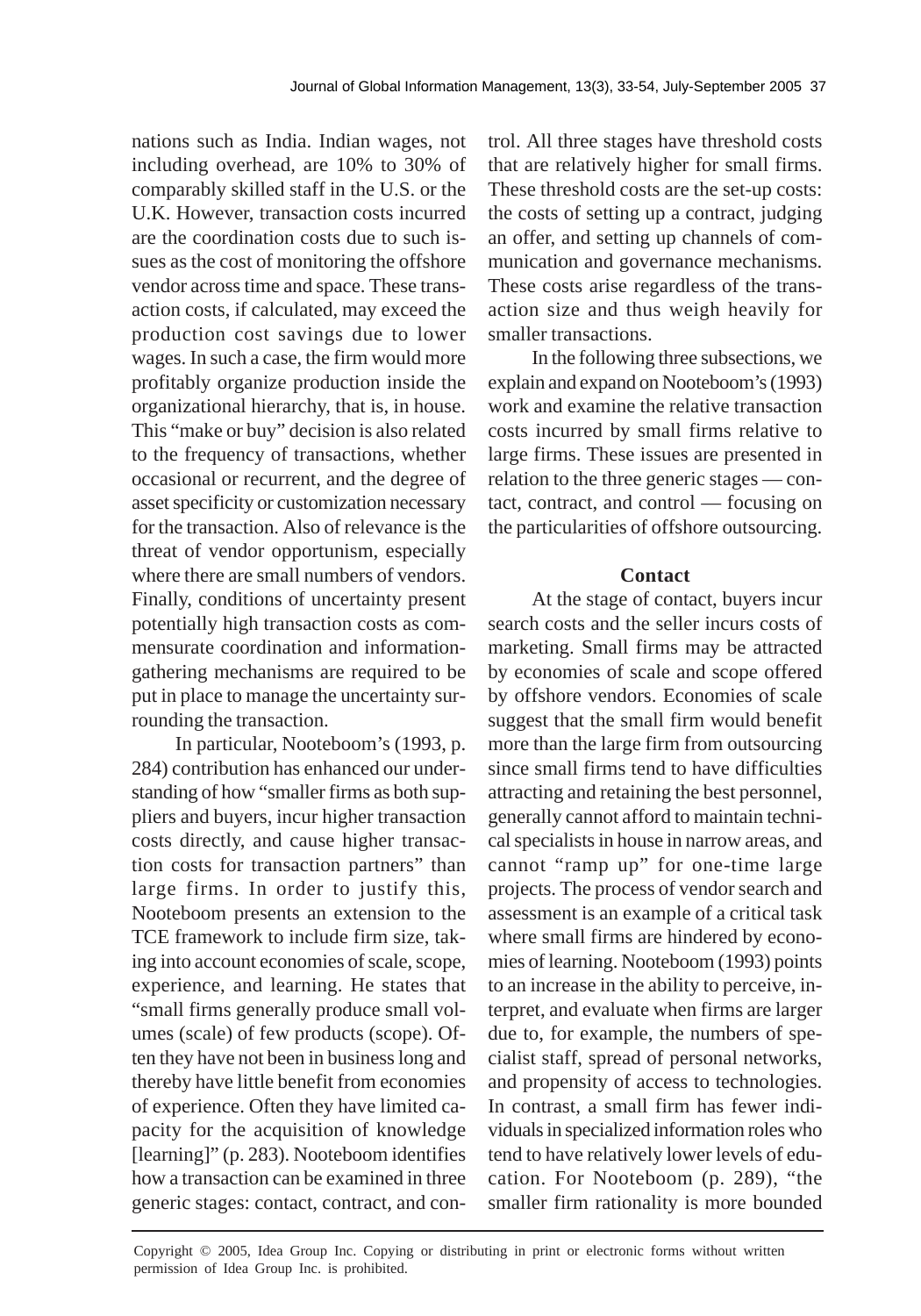along three dimensions: width (fewer functional areas in staff support), depth (lower level of education with the exception of firms in science based sectors), and variety (dominance of the personal perspective of the entrepreneur)."

The implications of these deficiencies are marked when engaging in sourcing software offshore. Small firms are unlikely to have competent internal expertise to conduct the search, evaluation, and implementation of offshore software sourcing. Contact costs for suppliers tend to be higher when marketing to small firms than to large firms because suppliers have more trouble in generating awareness. The small firm has a relatively limited number of individual staff members, many of whom act in generalist roles. For offshore software sourcing, these individuals must learn many new topics, such as the legal and cultural norms of the vendor's country. Small firms may mitigate this by hiring a variety of specialists such as outsourcing consultants and lawyers, for example. However, these specialists themselves bring about high threshold costs for small firms relative to large firms.

#### **Contract**

Nooteboom (1993, p. 285) identifies costs at the stage of contract as:

*incurred in the preparation of an agreement to transact in which one tries to anticipate possible problems during execution. Costs include search of information on reliability of the transaction, possible contingencies in the future and degree to which investments will be sunk. They further include costs of negotiation, legal advice, set up of arbitration, design of safeguards and guarantees against misuse.*

Small firms suffer higher relative contracting costs because of the relatively small transaction size. This includes the costs of negotiation, legal advice, set-up of any thirdparty procedures, and designing safeguards. Contracting across international legal regimes presents high threshold costs for small firms. Enforcing contractual clauses and penalties such as procedures for data transfer upon contract termination is more difficult and costly across different regulatory and judicial environments. Pursuing an offshore software vendor in Indian, Chinese, or Russian courts is not a task a small firm should undertake lightly. Contract law is different in each nation, so different enforcement and dispute-resolution approaches need to be considered and included in the contract. These are all daunting tasks for the small firm often without individuals experienced in global business. If the small firm chooses to open a subsidiary abroad (i.e., within the hierarchy), then the contracting and legal arrangements are significantly more complex and time consuming. This may be contrasted with the "red carpet" treatment that large firms often receive when outsourcing or opening subsidiaries offshore. Large firms are welcomed by a menu of incentives and matching investments. For example, Microsoft executives were received by national political and business elites when they visited India in recent years, particularly in Andhra Pradesh where promises of changes to educational curricula in colleges were made to facilitate the supply of skilled labor. Intel executives were solicited by the president of Costa Rica himself, who was closely involved in negotiations.

#### **Control**

Nooteboom (1993, p. 285) identifies the stage of control as comprising of "costs of monitoring, settling disputes ('haggling'), renegotiation, arbitration, litigation, loss of investments due to the relationship break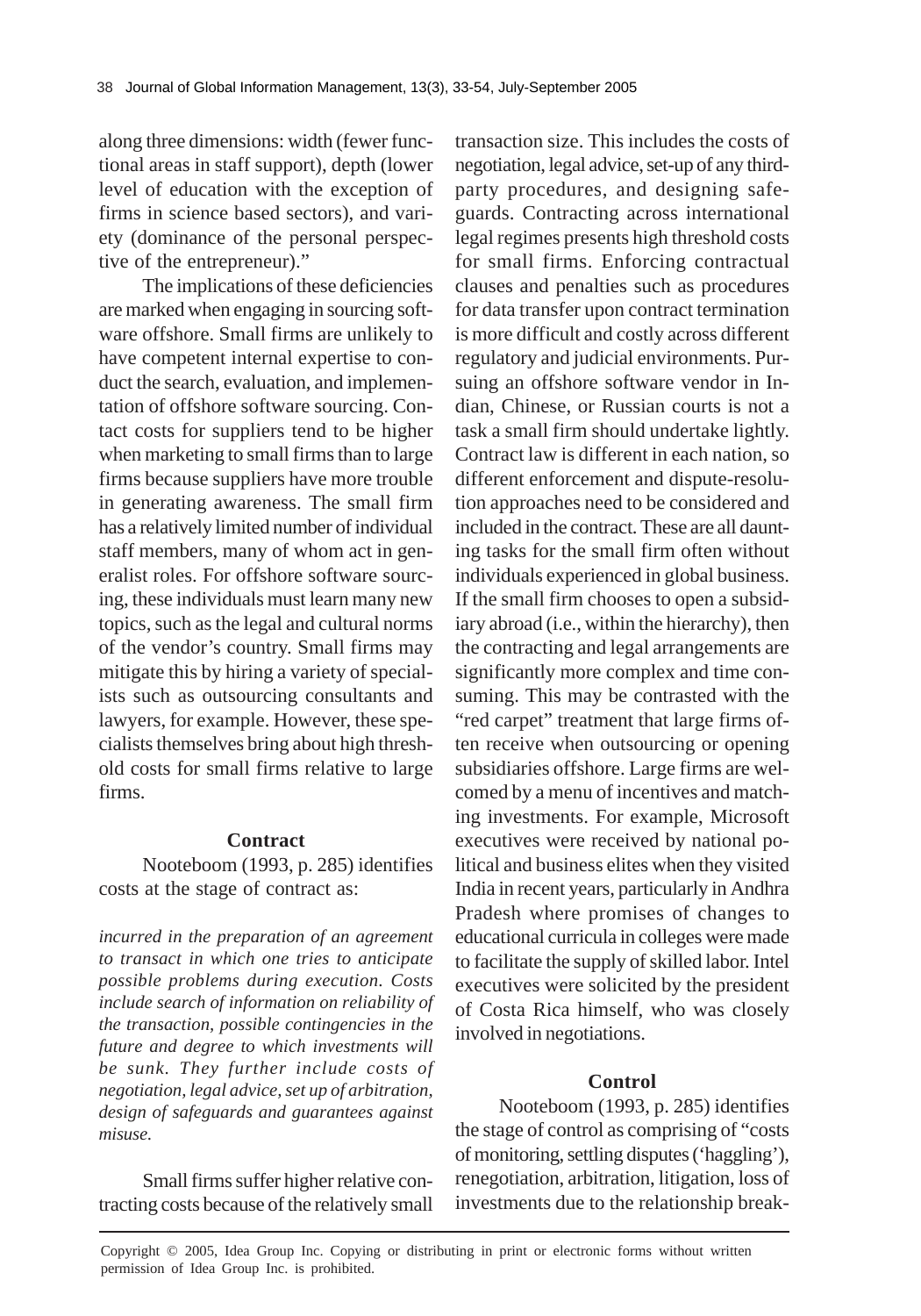ing up." When a firm sources software development offshore, it needs to have control beyond the boundaries of the firm and beyond the political, economic, social, and technological boundaries of the country. In order to control the software development process across this diverse environment, control measures need to be put in place. Appropriate measures include process measures (percent complete and number of bugs) as well as outcome measures (meeting functionality and performance). Small client firms often do not have the knowledge of how to put in place measurement systems such as these for global operations. Measurement systems are another form of threshold cost that impact small firms relatively more than large firms. Small companies are less likely to be accustomed to long-distance control. For instance, recent research on the use of information systems in small and large companies found that small firms tend to use computers more as tools and less as a communications medium (Pollard & Hayne, 1998). Prior research has shown how using computers as a communications medium is important in facilitating communication and monitoring distant suppliers of IT services (Sahay et al., 2003).

Offshore outsourcing is fraught with implementation failures. Prior outsourcing research has shown that it is common to find that firms fail on their first or second episode, and then give up on outsourcing or achieve success in subsequent attempts (Lacity & Wilcocks, 2001). Thus, success stems from experience, or in the language of transaction costs, economies of experience. However, Nooteboom (1993) points out that small firms are hindered by their size in achieving economies of experience. Economies of experience are the decline of average costs caused by the "increase of cumulate production over time, accumulation of knowledge and the ability to reduce errors and redundancies that occurred the first time that one performs a task." This experience effect, in essence, is the result of doing more of the same. Smaller firms lack the financial resources to absorb failures and learn from experience. According to Nooteboom (p. 290), knowledge in small firms tends to be "more craftlike and based more on experience (learning by doing) as opposed to procedural, formal explicit rules and procedures associated with the need to communicate more widely and therefore more formally." In essence, small firms cannot absorb the failures associated with learning from offshore outsourcing. Furthermore, they lack formalisms, stores of processes, practice guidelines, rules, or methodologies. This feature has the effect of making the small firm less able to adapt its processes over time as learning takes place. It also makes the firm more inscrutable to offshore vendors. Records or formalized documentation on coding and quality standards, for instance, may be lacking. This may be justified in a small firm because of the expense, or formal standards may be perceived as bureaucratic and unnecessary due to the reliance on informal oral communication. However, lack of client-side formalism will mean higher threshold costs at the start of outsourcing. Also, it may affect learning from experience and continuity, a problem that may become acute in small firms if key persons should leave.

Opportunism is concerned with the circumstances when one party to a transaction takes advantage of the other. The distance between the client and outsourcer accentuates the possibility for undisclosed, "behind the scenes" improvizations and unseen third-party subcontracting. We illustrate a case of opportunism that we learned of in the course of our study. While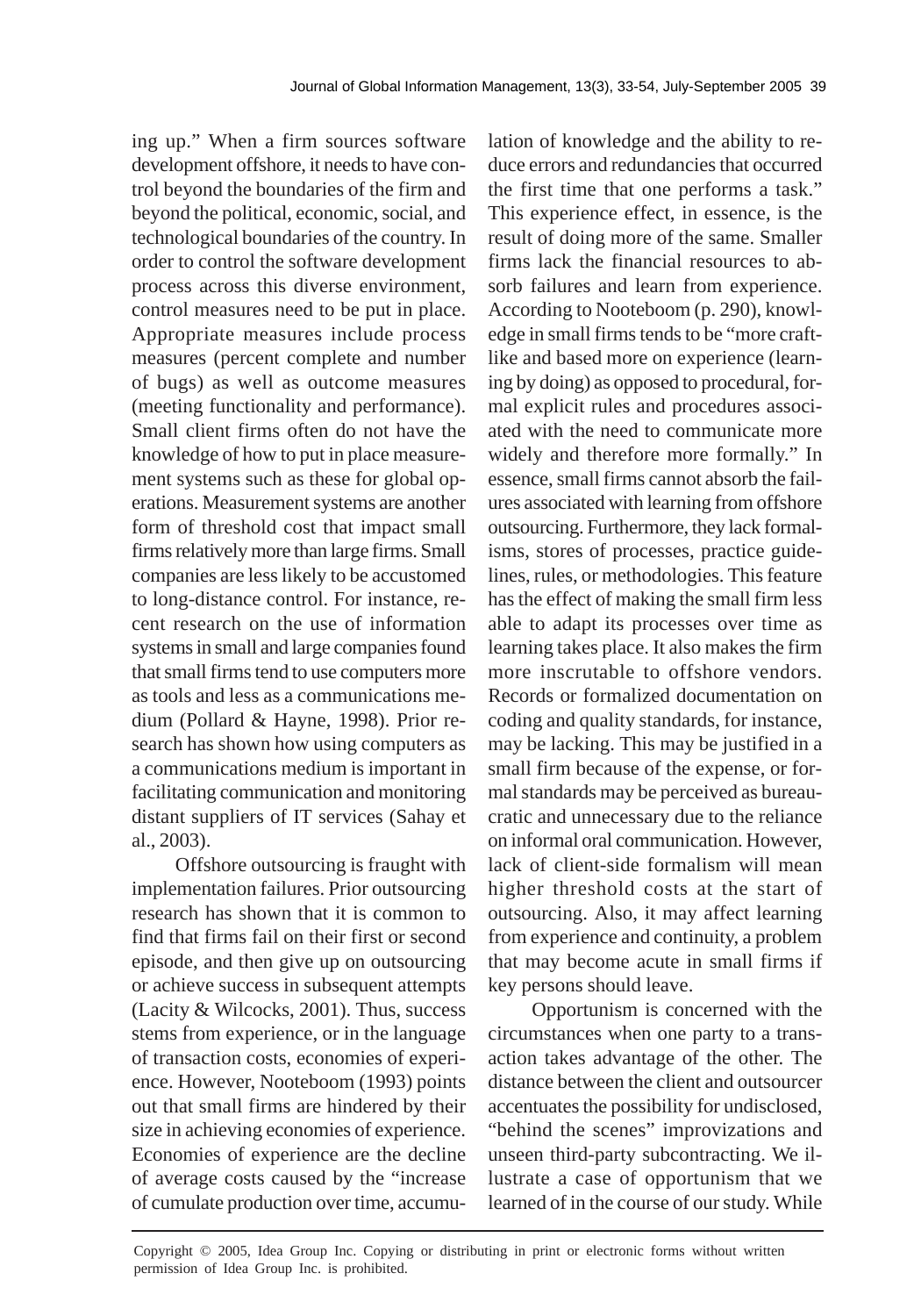the end client was not a small firm, this incident illuminates opportunism in offshore outsourcing.

*N is a well-known U.S. firm that contracted to an Irish vendor. The Irish firm contracted for the work to be done by a British firm. The British firm then contracted the work to be done by a Belarus firm. The Belarussian firm performed all the coding! The Irish firm (unashamedly) did not disclose to the American firm that it had passed on the software coding work to these other firms.*

Small firms, by contrast, are more likely to purchase from a small number of other small firms due to the lower prices typically charged by smaller firms. However, such small suppliers are more likely to be opportunistic or "fly by night" and disappear more easily than large firms. There is also evidence that the largest suppliers in India selectively choose not to do business with small clients. Larger firms are relatively less sensitive to a single act of opportunism because the risk tends to be spread across many transaction partners. Doing business with large companies enhances the reputation of suppliers, and they may act as reference sites for other potential customers. We have heard many anecdotes of Indian outsourcing companies opportunistically moving their best staff unseen to new prestigious clients with high-value contracts. The relative size and prestige of large firms reduces the risk of opportunism, especially if there is a large contract and the possibility of high-value contracts in the future. By contrast, smaller firms tend not to have the "brand presence" of large firms or the contract size to guard against supplier opportunism.

Controlling the high levels of uncertainty in this environment forces small firms to incur high information costs. This can be examined at three levels. At the macro level, small and large firms face uncertain political and economic instabilities. For instance, India has been close to war with Pakistan on several occasions, most recently in 2002. Fiscal incentives to offshore to the Philippines may be eliminated because the national government has been under pressure to eliminate the generous tax incentives on offshore sourcing, which could push up prices. At the micro level, there is uncertainty over intellectual property in less developed countries; China, for example, has weak enforcement. At the operational level, there is uncertainty over such issues as vendor nonperformance, ineffective communication due to unreliable telecommunications, corruption, and access to recruitment networks. Large and small firms are, of course, affected by these uncertainties. However, large firms have the resources to overcome some of them more effectively than small firms can. Sahay et al. (2003) discuss how Globtel, a major North American telecommunications company, had the resources to standardize Indian operations by moving large numbers of expatriates, methods, standards, and training programs into their Indian offshore outsourcing partners. This had the effect of creating a piece of the U.S. in India in terms of the reduction of cross-cultural and communication problems, provision of a reliable infrastructure, standardized project management processes, accounting conventions, and due diligence procedures. In the 1980s and 1990s when offshore outsourcing began in India, large companies like Texas Instruments and Motorola had the technical and financial resources to install their own satellite links to overcome local telecommunications weaknesses, while smaller firms had to rely on unreliable, low-bandwidth public telecommunications or on transport-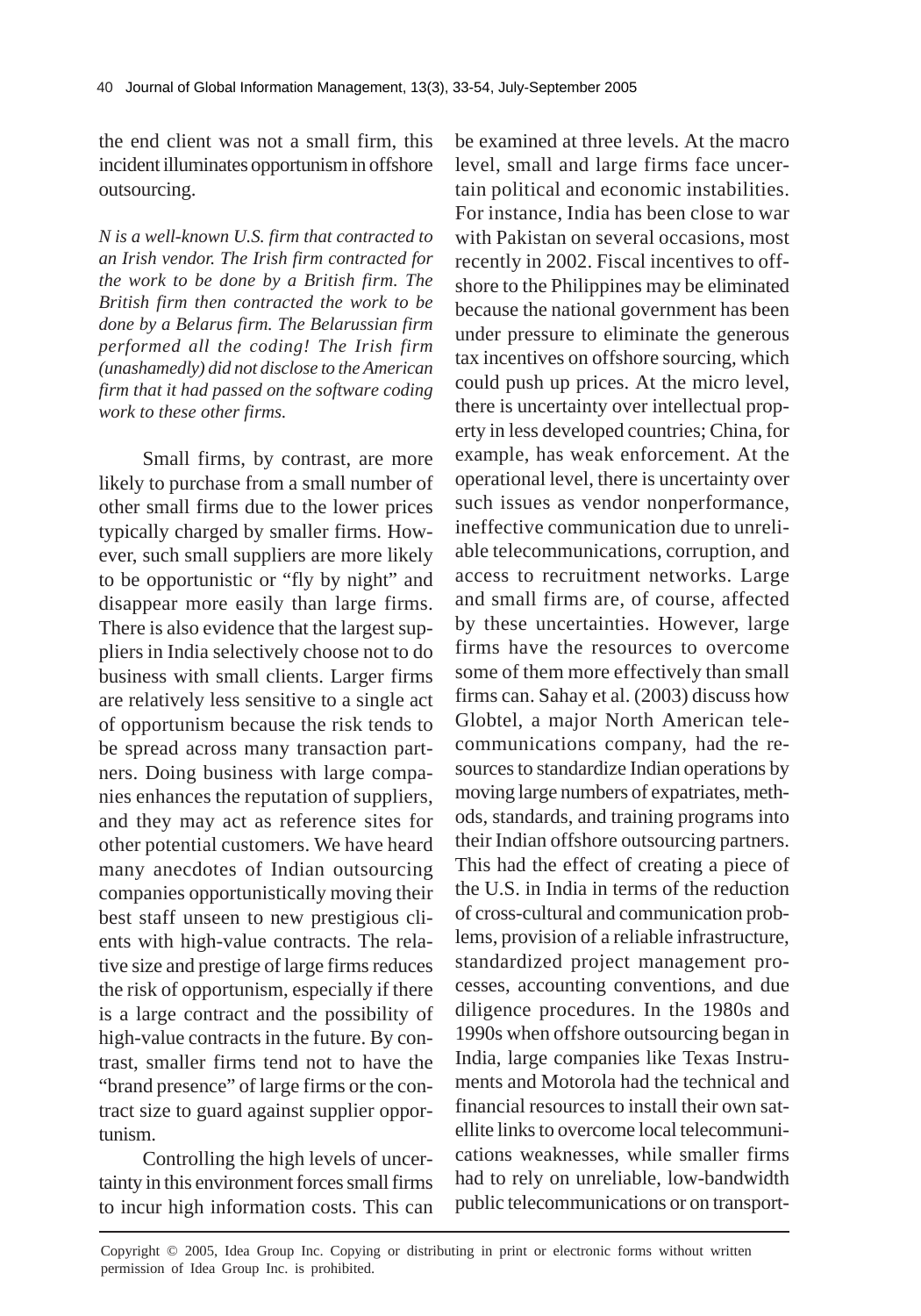ing computer tapes on a daily or weekly basis by air freight (Carmel, 1999).

In summary, our theoretical frame is derived from TCE and in particular the work of Nooteboom (1993). A consideration of the relative differential in transaction costs between small and large firms at the three stages of contact, contract, and control will enable a discussion of the transaction cost mitigating strategies adopted by the firms in the sample.

### **METHODOLOGY**

In order to study this topic and address our research questions, we sought out to understand offshore outsourcing practices by small firms. Therefore, we collected data from the small (client) firms, from the vendors that serve them, and from the emerging layer of intermediaries and specialized service providers. This approach is consistent with recent work on IT sourcing by Hui and Beath (2002). During the period of 2000 to 2003, the authors collected data from 9 small client firms,  $5$  consultancies<sup>5</sup>, and 11 vendors. The principal thrust of our data collection was from the small client firms themselves, and we begin with a description of our approach for this segment.

Table 1 summarizes our sample of small firms. The client firms ranged from having 3 to 180 employees. (The firm with 180 employees was allowed into the sample because the client was a small unit of less than 25 employees that was largely independent from the larger company.) Most of the clients sourced from India, but other destinations included Russia and Pakistan. Because of the authors' location, the sample client firms are all in the U.S. and U.K. Our sample was opportunistic: firms were identified from the authors' professional contacts and from articles in practitioner journals. We had no restrictions on the location of the offshore unit.

We conducted in-depth semi-structured interviews with key personnel. In all, there were 18 interviews. Interviews took place with the owner-entrepreneur in most cases, and in some (C1, C3, C8) we asked and were allowed to interview other staff such as project managers and analyst-developers. In one case (C8), interviews took place with the offshore unit in Iran as well as with the client side in the U.K. Respondents were asked to reconstruct events from the inception of the offshore outsourcing project relationship as well as provide us with their perspectives on the relations and tensions within the projects

| Client         | Location  | Client firm       | Offshore location     | Activity sourced offshore      |
|----------------|-----------|-------------------|-----------------------|--------------------------------|
| firm           | of client | $\sigma$ f<br>no. |                       |                                |
|                |           | employees         |                       |                                |
| C <sub>1</sub> | UK        | 25                | India                 | Coding in Lotus Domino         |
| C <sub>2</sub> | U.S.      | 25                | India                 | Collaboration product          |
| C <sub>3</sub> | UK        | 180               | India                 | Web site in JAVA               |
| C <sub>4</sub> | U.S.      | 20                | India                 | E-Commerce platform            |
| C <sub>5</sub> | UK        | 29                | Oman (to Indian firm) | Web site with online shop      |
| C6             | U.S.      | 3                 | Russia                | Module for a streaming product |
| C7             | U.S.      | 12                | Russia                | Insurance system               |
| C8             | UK        | 25                | Iran                  | Utilities billing              |
| C9             | U.S.      | 50                | Pakistan              | Health care                    |
|                |           |                   |                       |                                |
| Median         |           | 25                |                       |                                |

*Table 1. Small-firm-sample key characteristics*

Copyright © 2005, Idea Group Inc. Copying or distributing in print or electronic forms without written permission of Idea Group Inc. is prohibited.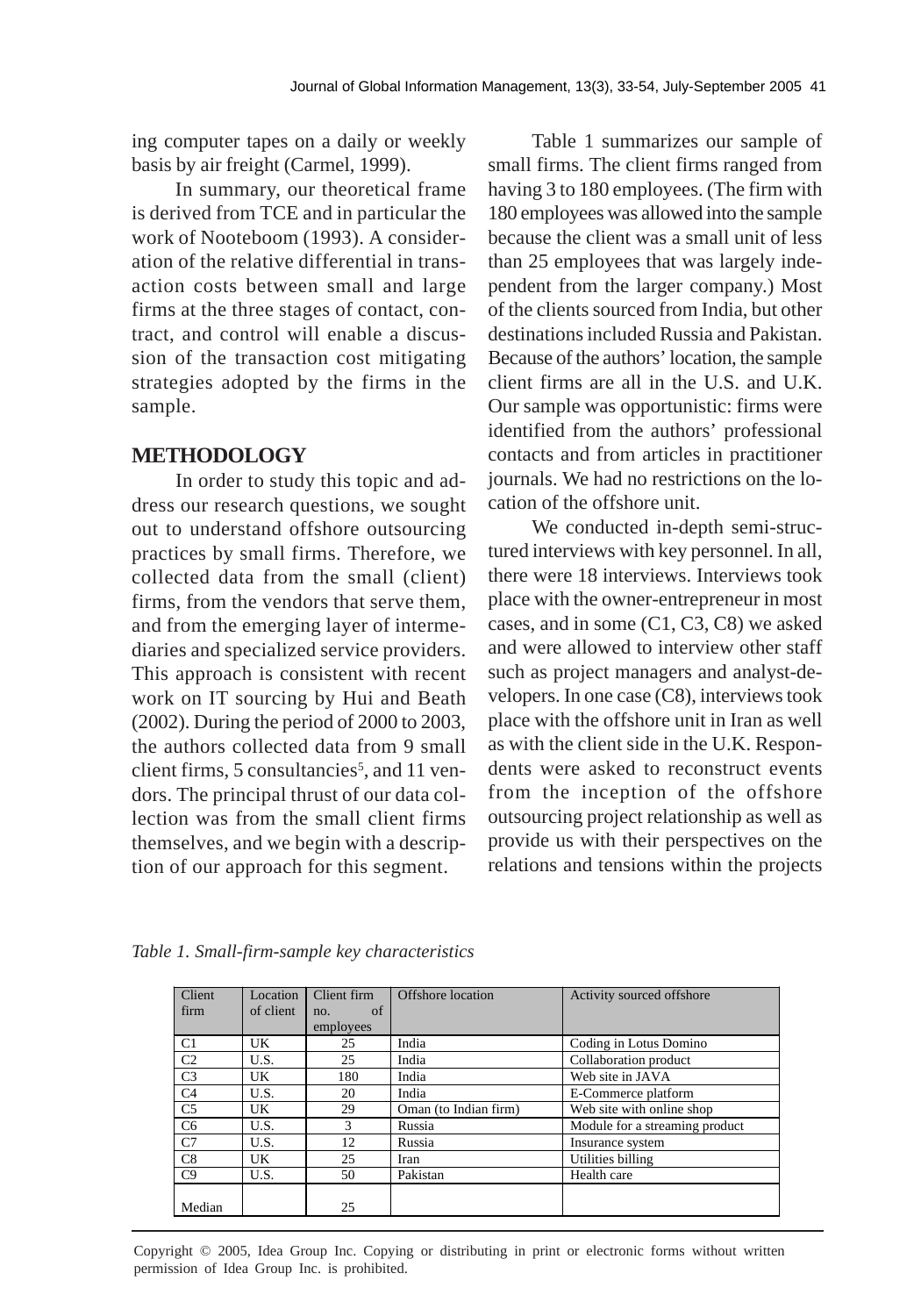over time. To ensure reliability, we used a standard format for data collection. Some firms provided us with additional data such as corporate information, reports, and specifications. We also attempted to obtain data from the trade press and from Web sites in a process of the triangulation of data sources. Interviews were taped if the interviewees agreed and were then transcribed verbatim. We offered anonymity to induce interviewees to share more sensitive aspects.

The cases we examined had varying relationship arrangements; some projects were short-term while others involved longer-term arrangements. Some clients worked directly with the offshore unit while others worked indirectly through onshore personnel or an onshore software house with offshore arrangements. The nature of the work included both custom and software package development. The unit of analysis was at the level of the project sourced to the offshore unit, but we also gathered background data on other projects.

We triangulated our data collection further by conducting interviews with vendors and intermediaries that are active in serving small client firms in the offshore context. Our approach here was to validate and complement our data from small client firms described above. We sought out vendors and consultants for interviews in which we focused on our two research questions regarding transaction costs for small client firms. For both communities, we probed for problems and solutions of selling IT services in the offshore context. We interviewed vendors in a number of regions including India, Central America, and Eastern Europe, as well as the vendor representatives in the U.S. and U.K. We also sought out intermediaries (these reside in the client nations, e.g., the U.S. and U.K.).

We analyzed all our data first by performing an interview summary and a preliminary theoretical analysis of the interviews from each case. We then grouped together the themes and responses into categories organized around the dimensions of the theoretical framework by applying a data display method (Miles & Huberman, 1994). The resulting tables allowed us to compare and contrast the strategies and multiple perspectives in the case companies in subjective cross-case analysis. It also enabled patterns to be identified in the process of moving back and forward between the data and theory in a "hermeneutic circle" (Klein & Myers, 1999), enabling us to make sense of the large amount of qualitative data. This process was accompanied by reading and rereading the transcripts and summaries in relation to the theory, and discussion between the authors and with other colleagues and students in our respective institutions. With regard to the generalization potential of the findings, the aim of the qualitative analysis of the cases is concerned with making an analytical generalization (Walsham, 1995) offering deep insight into the transaction costs mitigating strategies employed by the vendor and client to enable offshore outsourcing.

#### **DATA AND DISCUSSION**

In the previous section, we introduced and explored the relatively high transaction costs for small firms engaging in offshore sourcing relative to large firms. We turn now to a discussion of what small firms can and are doing to mitigate these costs. We illustrate our analysis with our field data. We present our observations in three parts. First, we examine what the small (client) firms can do to mitigate offshore costs. Then, we examine how the offshore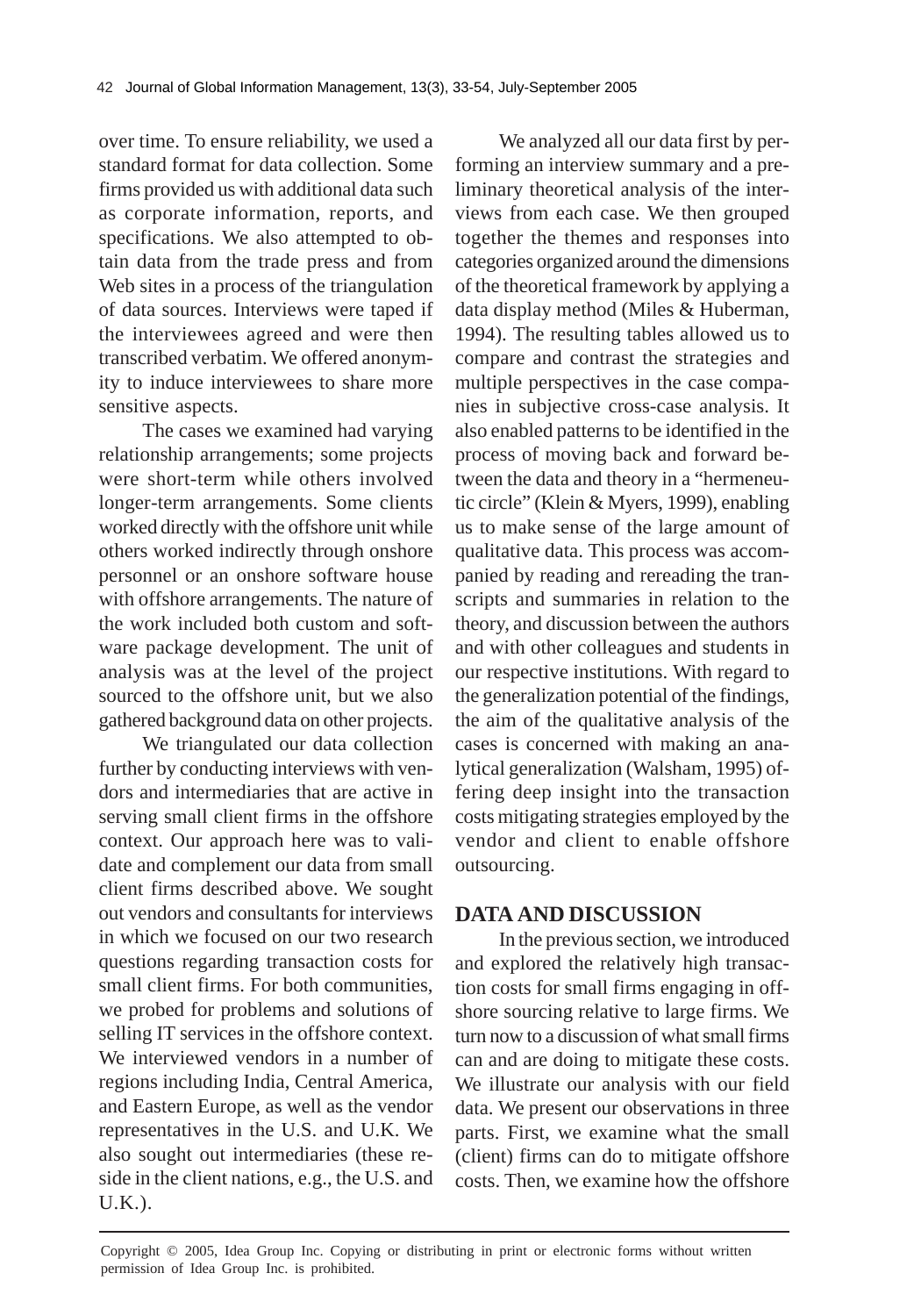marketplace (primarily the vendor firms) is evolving to mitigate offshore costs for their small client firms. Finally, we present our findings about the special case of small technology firms, which we find to have different characteristics than small non-technology firms vis-à-vis offshore sourcing.

#### **Client-Side Mitigation Approaches**

# *Liaisons of Knowledge Flows*

Our findings suggest that it is the presence of one or two key individuals, or liaisons, that pivots the relationship between the client firm and offshore vendor and is critical to its success or failure. The role of these liaisons is critical since the IT teams in the small firms we interviewed had limited resources and thus placed greater responsibility on one or two individuals. This is consistent with recent research on the role of individuals and relationships within internationalizing service firms. Lindsay, Chadee, Mattsson, Johnston, and Millet (2003, p. 8) write that "services firms have not only a higher dependence on knowledge flows, but also on individuals within the firm that are relationship builders and creators and transmitters of knowledge." The cases demonstrated several instances of how these liaisons mitigated transaction costs. First we illustrate the importance of network ties and then the importance of individual skills and qualities. Then we demonstrate the importance of stakeholders as liaisons of knowledge flows.

Transaction cost theory is often criticized for ignoring the importance of embedded network ties (Granovetter, 1995) that may significantly reduce transaction costs. Firm C8 sourced software from Iran, which, due to many factors including a U.S. embargo, political instabilities, and corruption, seems an impossible place to source software. The high transaction costs of sourcing from Iran were mitigated because the vendor software company was owned by a close family with resultant high levels of trust and a reduced need for extensive control mechanisms. Other cases illustrate this importance of trust in the relationship and network ties to mitigate high transaction costs. Firm C4 is an American firm developing e-commerce software. C4's U.S.-based chief technology officer (CTO) is an Indian expatriate. The CTO set up a small development unit in his home city in India staffed with some of the CTO's former schoolmates. He had nightly telephone calls with them, and the personal relationship reduced transaction costs considerably. The contact costs were reduced, and the contract costs were reduced because of the trust between the Indian expatriate and the offshore supplier. Finally, the control costs were lowered due to the reliance on the trust between friends.

We found that in many of the small firms in the sample, the skills, personal qualities, and even appearance of the liaison were seen to be crucial. In firm C3, the liaison between Britain and India was resident in Manchester, U.K., and Caucasian in appearance. He had his upbringing in Burma (Myanmar) married an Indian woman with family residing in India. He had many years of experience in management consultancy in the U.K. and in offshore outsourcing management consultancy, and subsequently started his own business. He told us that he felt that his appearance, manner, family, and business ties in India and Britain coupled with his experience of living and working in both countries (and others) enabled him to sensitively "straddle" both the Indian and British cultures in terms of his understanding of the norms and constraints of doing business and the social structural environments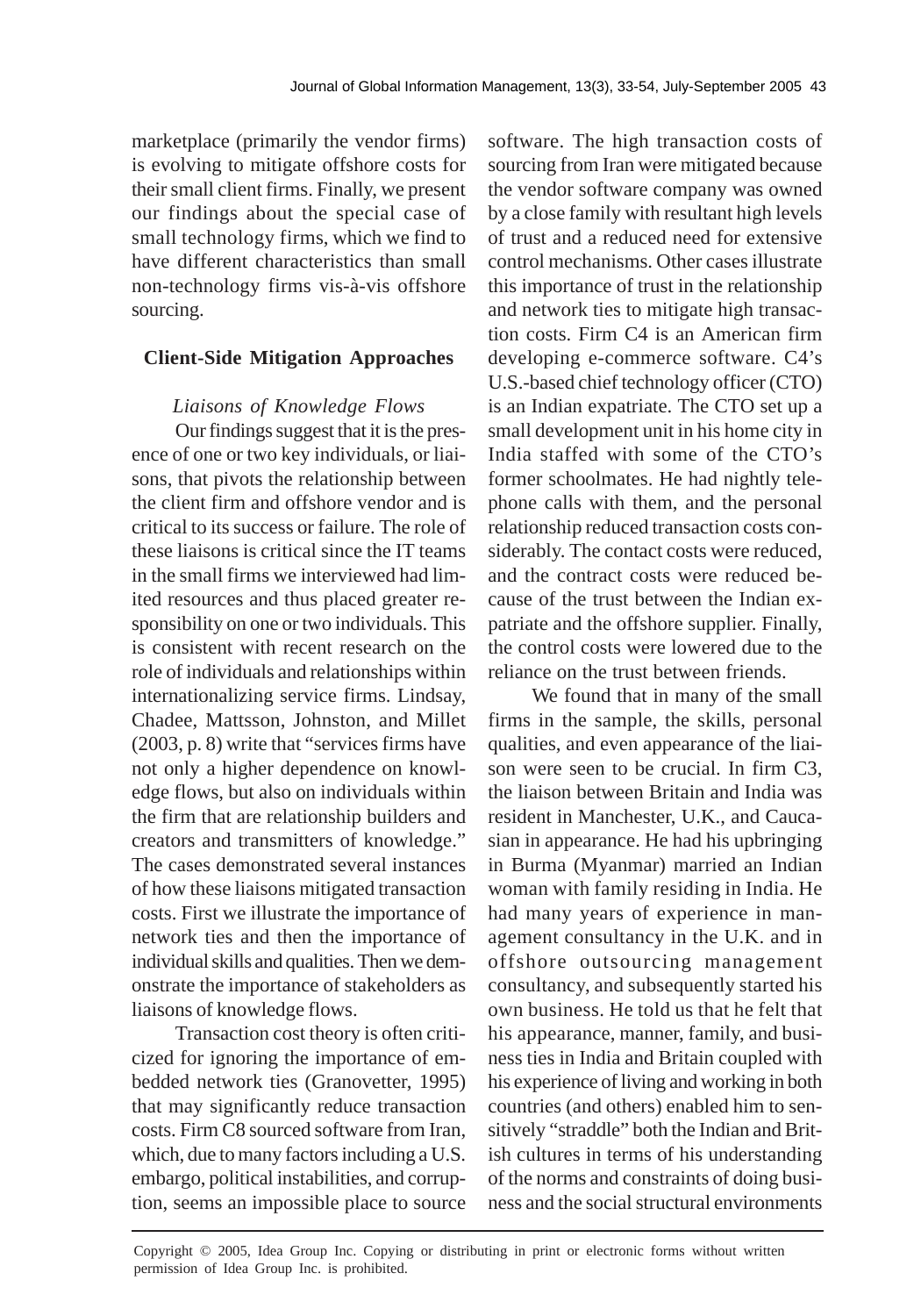in India and Britain. Thus, the resulting relationship had relatively low information and search costs, as well as a reduced requirement for consulting with intermediaries.

Another example of network ties mitigating transaction costs was found in Firm C5, a U.K.-based multimedia company contracted to a Dubai-based offshore outsourcing firm. The managing director of C5 was introduced by a venture capitalist to a Dubai-based software firm for which he was a director. Due to his stake in both sides of the business, the venture capitalist had strong influence over the service C5 received and became involved at several points to overcome problems.

With strong liaisons of knowledge flows, many of the disadvantages of small firms (relative to large ones) are mitigated through friendship and kinship, straddlers, and stakeholders. The case studies indicate that, in different ways, these liaisons can also mitigate opportunism on the part of the vendor, reduce or eliminate contact costs, and lower contract costs because of trust, which reduces the need for control (Sabherwal, 1999).

Firm C1, however, was a contrary case. The firm had no individual to play the key role of liaison. Instead, the firm experienced several failures and then instituted strict control, incurring high transaction costs. Over time, a liaison emerged, client staff identified with the key personality of the vendor's managing director (in Chennai, India), and thus control levels were reduced, leading mainly to larger batches of code sent offshore with less monitoring. However, the client-side developers said they were "stung when a large amount of code was sent by the vendor that was incomprehensible and had to be returned." This event led to a regression of trust in the role of the managing director as liaison,

leading to a reinstatement of very small batches and high control.

# *Gaining Experience*

The small firms in our sample were gaining experience in the area of offshore outsourcing through trial and error, compensating for economies of experience present in larger firms but initially absent at the small firm. Put differently, some small firms chose to persevere through several expensive failures in order to see their projects through with offshore vendors. Thus, they were paying a high cost to utilize the low-cost services of offshore vendors.

Firm C1 failed twice in offshore outsourcing endeavors, but the intervention of the entrepreneur maintained the determination to succeed. The U.K.-based client outsourced to a small Indian vendor. Upon embarking on a third project, the project manager on the client side stated that "unless we found out otherwise, we were pessimistic about the competence of [the vendor]." This company was cognizant of the reasons for prior failures and instituted a control strategy that the project managers said "was a pain to make work." The client focused on the detailed control of outputs preceded by clear specifications. The contract included a bug-fixing warranty and payment on delivery. The client sent only clearly specifiable coding work offshore, and projects were broken into very small, manageable modules of around 300 lines of code, which were then subsequently broken into regular-staged releases and iterations. The small chunks facilitated output control and prevented intellectual property theft, which was also a concern. There were weekly checks on the telephone and regular increments for output progress. The client-side development staff in Britain double-checked Indian testing and quality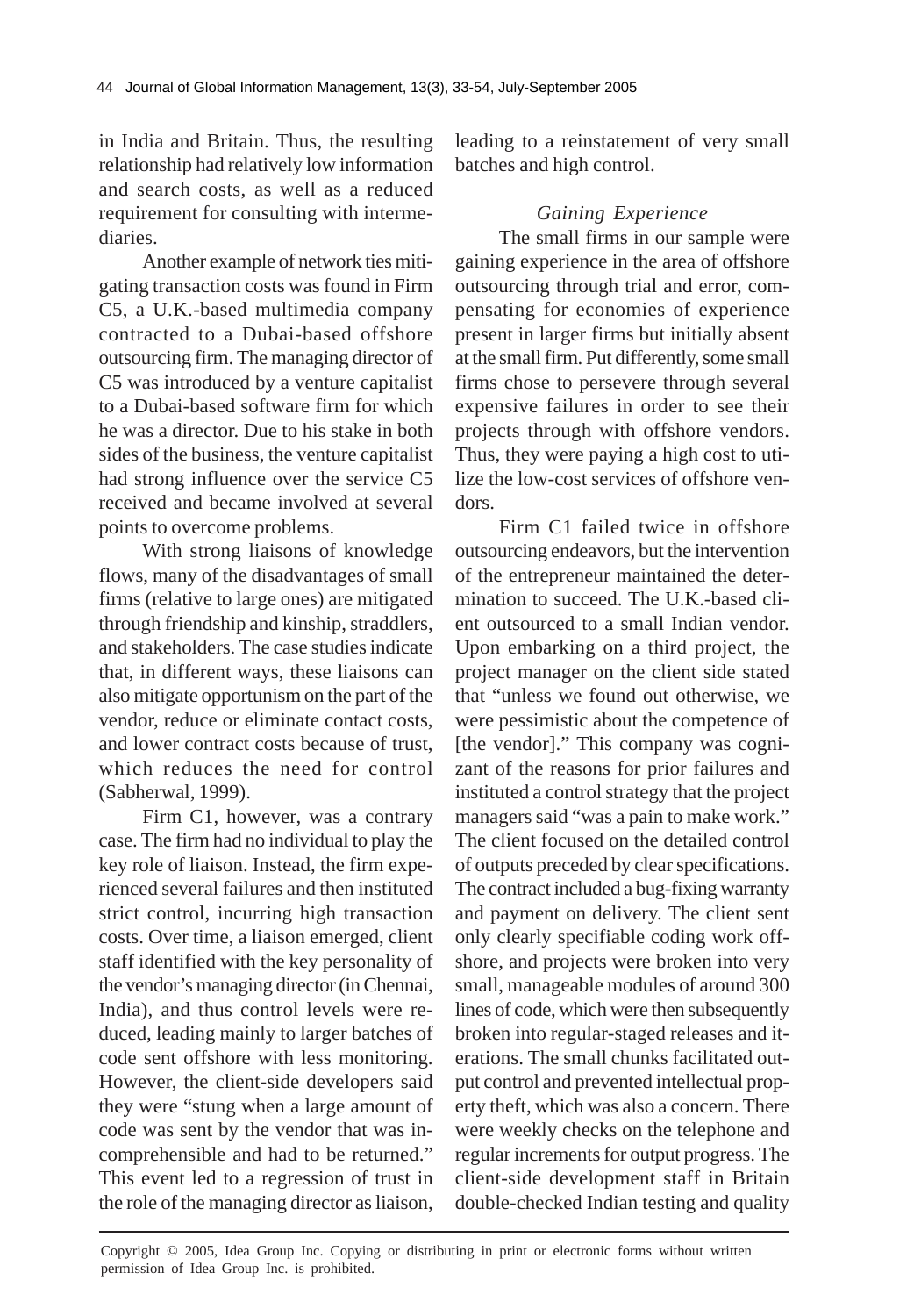control. In this case, the small firm was capable of overcoming scale and resources, and engaging in learning from experience without formalization. However, the transaction costs were never measured so it was not known how profitable offshore outsourcing was when taking into account the high cost of control considered necessary.

Evidence from prior studies helps shed light on this dynamic. The literature posits that some small firms have a number of behavioral advantages over large firms that may contribute to overcoming their relatively limited experience (Levy & Powell, 1998; Nooteboom, 1993; Pollard & Hayne, 1998). These studies indicate that small companies often have relatively greater entrepreneurial drive, a propensity to risk taking, perseverance, contain highly motivated people, lack burdensome bureaucratic and political processes, and are fast and flexible. It is these advantages that we observed here.

#### *Overcoming Opportunism*

Opportunism takes place when one party of a transaction takes advantage of the other. The distance between the client and vendor accentuates the possibility for undisclosed behind-the-scenes behaviors. Opportunism is particularly costly for the small firm. We describe here the case of a small firm that responded reasonably to the discovery of opportunism, but incurred high control costs in the process.

Firm C2 is a small U.S.-based technology firm that contracted with a large, established Indian vendor that is certified at CMM Level 5. Such certification would mean that the vendor's processes are world-class. Nevertheless, the project ran into difficulties early on when the vendor staffed the project with staff who, in the client's view, were not able to execute the

specifications properly. The small company manager told us:

*"[i]t turned out, they do keep all those processes carefully, on a hard drive database, where somebody can look at them if they want, but they do not actually follow them. So that was a bit of a surprise to us."*

He was also disappointed with the level of the staff that were assigned to the project. The developers assigned to the project were essentially programmers who would write code that met the specification. C2 management had expected staff with project-management experience capable of analysis and design. In addition, as the life cycle progressed, the same manager told us how it was discovered that the Indian team was not doing any unit testing or bug tracking:

*"So, it's pretty clear with 30 programmers working on the project, some of them were very good, and others were rookies who didn't have a clue; the rookies didn't have enough supervision. And they turned out some real junk code. And they didn't have any way to track bugs, or discover bugs that were tracked, and no way to know whether they had been resolved or not. They had no way of projecting completion dates because they had no data collection going on. It was junk processes; there was nothing CMM Level 5."*

Serious quality issues arose as a result of this, and in response, C2 management escalated control mechanisms significantly. This was in the form of improvised output controls using spreadsheets for bug tracking. The U.S. manager moved to shorter development cycles of 4 weeks. He also began to travel to India regularly, and when he was not in India, he introduced twice-daily telephone calls at the start and end of the Indian working day despite the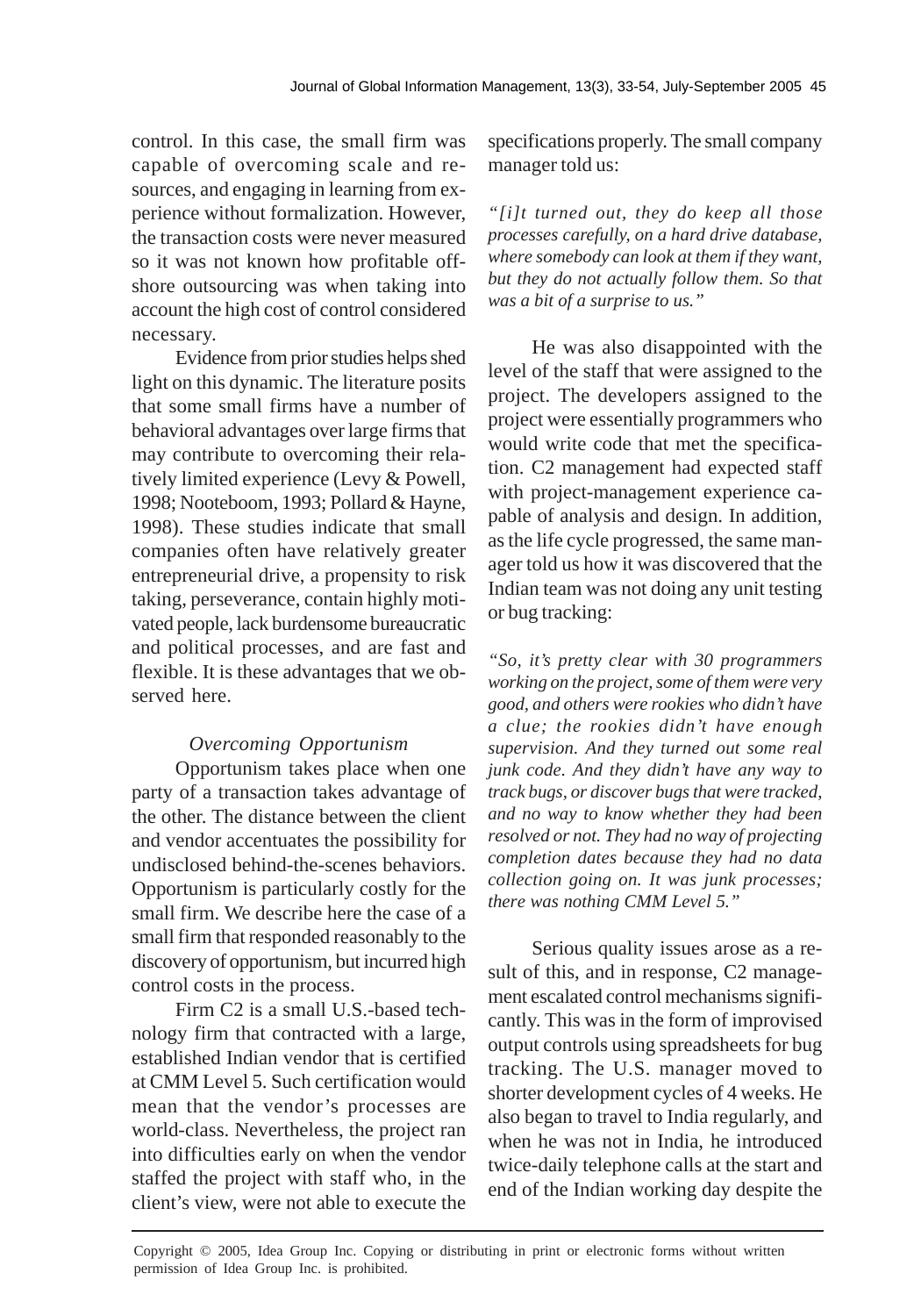time difference. He also complained bitterly to the Indian company. As with the case of Firm C1, these high levels of control were time consuming and costly for the client, although no formal evaluation of this cost was made to justify the "make vs. buy" decision. The project completion stretched to years. C2's management justified their continued involvement for two reasons: the firm did not have internal resources (could not do it in the hierarchy) and, in spite of the difficulties, they felt it was still inexpensive compared with American outsourcing rates.

# **Marketplace Mitigation Approaches**

For the software vendor, selling services to small firms is more expensive than selling to large firms due to scale and setup costs. Nevertheless, we present some evidence from our sample that point to some transaction cost mitigation approaches. The marketplace has adapted to the potential market for offshore work by small firms.

#### *Onshore Presence*

Perhaps the most important approach that offshore vendors have adopted and refined is onshore presence. Since undertaking software development tasks tends to be more successful with proximate work of the client and vendor, vendors situate some development and management staff close to the client or even at the client's site. Thus, the offshore vendor maintains an onshore site staffed with various relationship functions such as sales, contracting, systems analysis, and some client support. The local vendor conducts nearly all relationship functions via the onshore staff.

Onshore presence has been common for vendors providing services to large client firms. But this relationship structure is now prevalent for vendors providing services to small firms. For example, there are now 260 Indian IT service firms with at least one office abroad, and many of these vendors are small. Numerous offshore firms from dozens of nations now maintain some representation in the U.S.. The number of Indian IT companies with U.K. offices has grown from 10 in 1994 to 150 in 2003 (Ballard, 2003). For small vendors, the onshore presence is often one individual who wears the "dual hats" of sales person and relationship manager.

Onshore vendor presence addresses many of the offshore sourcing transaction costs. Contact costs are reduced because vendors are close by, contracting costs are reduced because vendors have domicile in the country, and control costs are reduced because of proximity (e.g., legal presence and low telephone costs). Resources are better utilized because the difficult phase of requirements specification, for which the client firm may be ill-equipped, can be done via face-to-face contact.

We emphasize that the converse is to have no onshore presence, which is the case for some smaller offshore vendors. Thus, since they have no proximity between the client and vendor, most communication is conducted via IT. This keeps production costs low because there are no expensive onshore staff. Thus, firms offering services using this approach tend to be able to offer lower prices. To take advantage of this, Firm C5, which began offshore work with the vendor's onshore presence, has slowly shifted a greater proportion of work to the Indian subsidiary center. Its plan was to move toward removing the onshore presence altogether and deal wholly with the offshore operation.

#### *Reducing Contact Costs*

In practice, we found that contact costs for small companies are lower than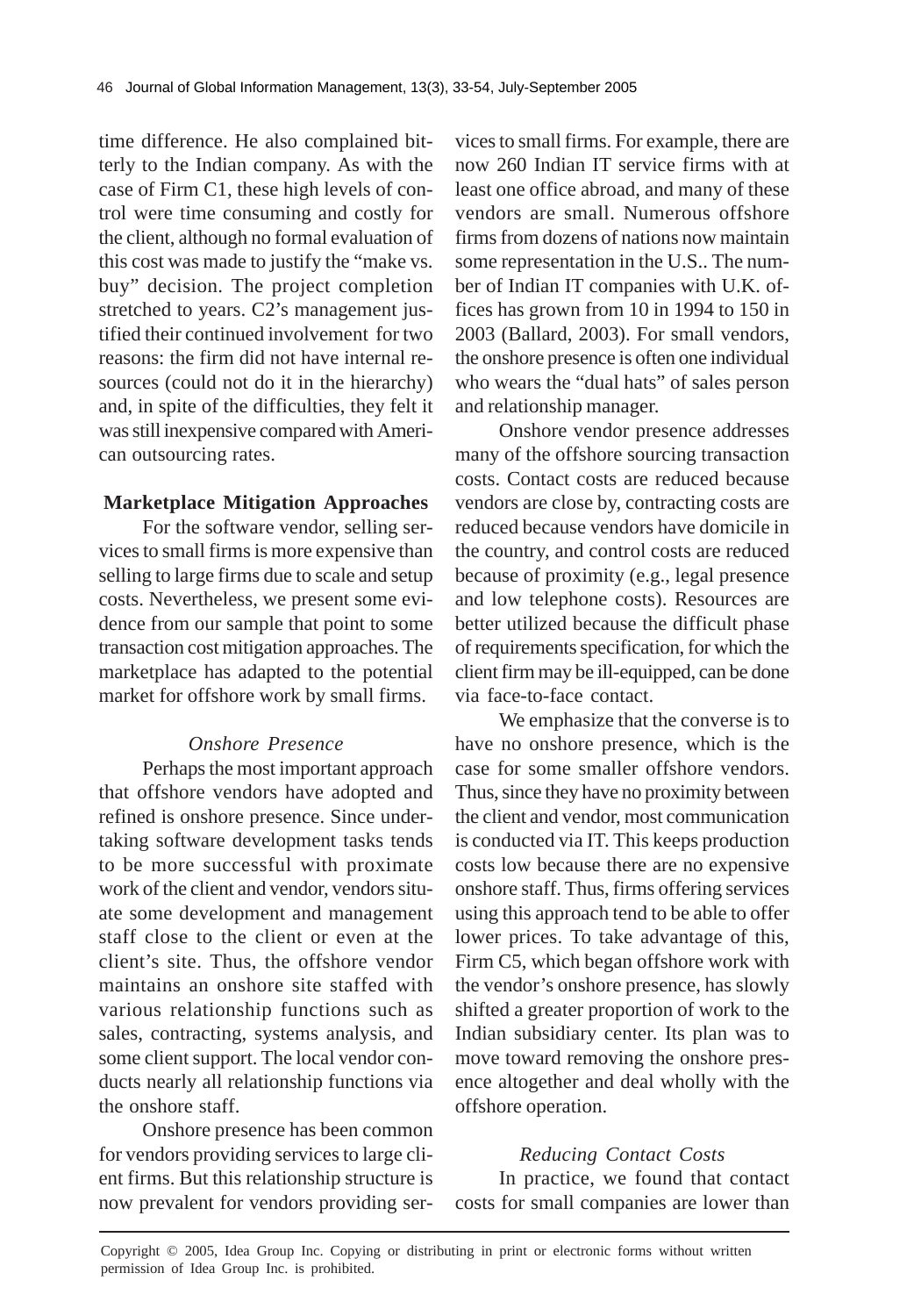might be expected. First, information search costs have been reduced by the Internet, particularly by online marketplaces. Online marketplaces expose firms to hundreds of vendors in many countries. Numerous online marketplaces have emerged to provide match-making and thus provide the small client firm with relatively low search costs<sup>6</sup>. Some of these marketplaces also provide basic project advice. Information search costs have been reduced by attendance at specialist offshore outsourcing symposia or conferences. Before 2000 there were few of these events in North America or Europe. At the time of this writing, these conferences were numerous in major U.S. and Western European cities. For example, a manager at a small client firm just embarking on offshore sourcing, when told about these conferences in an interview, said, "Oh, yes, we already went to one of these."

In addition, creative approaches have emerged to address the small firm's need to conduct due diligence. For example, we learned in our interviews of qualitycertification schemes that will produce a database of accredited small offshore vendors that can be provided to clients for a fee.

# *Simplifying Contracting*

Crafting an offshore contract is becoming less expensive partly because a greater population of lawyers now specializes in the offshore niche. These lawyers now advertise their specialized expertise of offshore outsourcing and meet their prospective clients at various specialized workshops and conferences. As offshore vendors mature, they are also standardizing their contracts. This reduces the transaction costs of contracts for small firms. An offshore vendor we interviewed has created a standardized, phase-based contract and a standardized contracting process.

Separately, the increased prevalence of onshore presence, which we noted above, implies that many of the vendor firms present a legal entity in their client's home country, thus removing contractual uncertainties for dispute resolution and the complexity of foreign legal norms. Local contracts reduce the risk of vendor opportunism since poor performance may be penalized and enforced in the client's home country.

# *Providing Control Channels*

Small client firms need a "control environment" for offshore sourcing similar to those typically employed by large firms. This includes agreeing on a methodology, mandating frequent reporting, regular product increments (e.g., interim deliverables and pilots), and payments at milestones. This process should be made visible and measurable to the small client. Most small firms find it too expensive to design and implement such control mechanisms themselves.

Vendors in our sample are providing these control channels and reducing transaction costs for their small clients. We interviewed one U.S.-based vendor with offshore IT work in India that is phasing in a Web-based project-management system or "dashboard" that will give its small clients a more detailed and accurate view of the process. This firm is following the lead of larger offshore vendors that began to provide such online mechanisms to their large clients several years ago.

The vendor-provided control channel reduces transaction costs in other ways: it allows the small firm to assess uncertainty, offers the potential to reduce opportunism, and reduces contract costs since fewer safeguards need to be in place.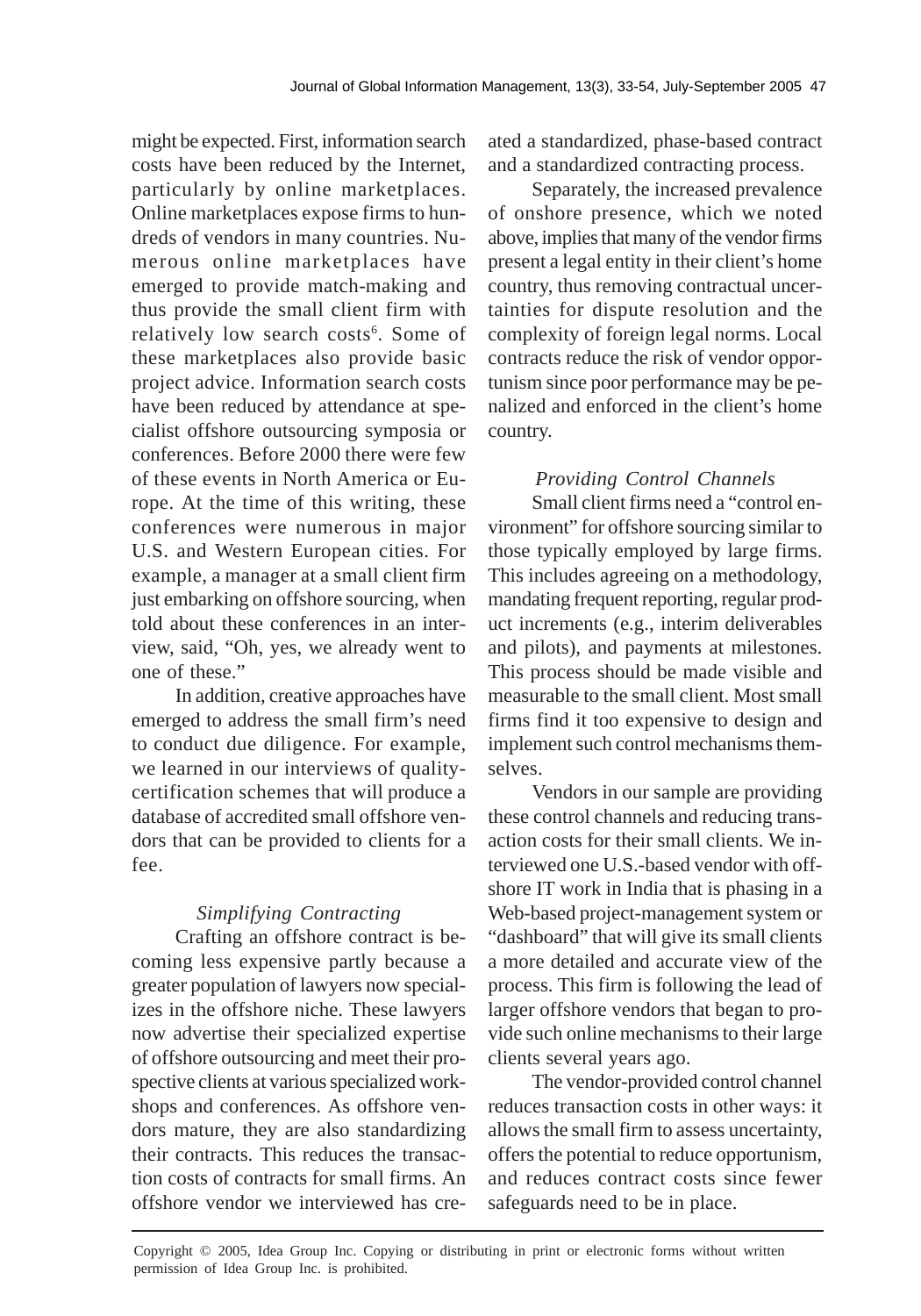#### *Expertise Intermediaries*

In recent years we have observed growth in a variety of third parties that provide expertise and services to firms seeking offshore work. Such intermediaries have become expert at educating and preparing the small clients for outsourcing. We illustrate with two examples of intermediaries: I1 and I2. I1 is an American consultancy that helps small companies outsource offshore by selecting partners and guiding them through contracting. One of the methods the firm implements before the client outsources is referred to as "clean house." This is a process by which the consultancy brings the client's IT function to such a stage that the firm can construct robust measures for contracting and control. I2 is an Indian consultancy that specializes in setting up small development subsidiaries for small U.K. companies in India. The service includes renting buildings, dealing with local "officialdom," handling the copious bureaucracy, interviewing, employing staff, and, if required, facilitating the ongoing incubation of the firm. This company has already had several successful implementations.

#### *Standardization of Services*

Standardizing the software sourcing service lowers transaction costs in all three of the stages: contact, contract, and control. These lower costs can raise profitability for the vendor to be passed on to the client. The standardization of services reduces asset specificity, meaning that a transaction is less expensive if the asset is less specific to one of the transaction parties.

We observed that offshore vendors are reducing asset specificity by standardizing the software development methodology. This results in reduced transaction costs for the vendor. We interviewed one offshore vendor that developed its own methodology derived from the well-accepted rational methodology augmented with distributed development techniques. The firm's process to support the small firm begins with a standard four-page template to collect data from the client. This template is then immediately e-mailed to the offshore staff for comments.

Many of the firms in our study reported that they had been (or are planning on) improving their life-cycle methodologies. These were especially noticeable in the small firms that maintained their own subsidiaries offshore. While the initial stage was characterized by ad hoc development, typically within a year the firms were instituting "CMM-like" process improvements.

There are some indications that vendors are attempting to reduce their production costs. As the crop of vendors that serve the small-client market mature, they have implemented factory-like processes and moved away from the ad hoc production processes that characterized their operations in their early years. For example, the previously mentioned offshore vendor, which has many projects that involve Web sites, is increasing code reuse in FLASH.

# **The Special Case of Small Technology Firms**

*Our case studies and secondary sources suggest that small technology7 firms behave much differently than small nontechnology firms. Specifically, our data suggest that they are far more likely to source offshore than nontechnology small firms. We illustrate with four examples from our interviews with small vendors that provide offshore software outsourcing. From the first firm, we learned that 60% of the firm's clients are technology firms. At the second firm, the CEO expressed his frustration at the difference between selling*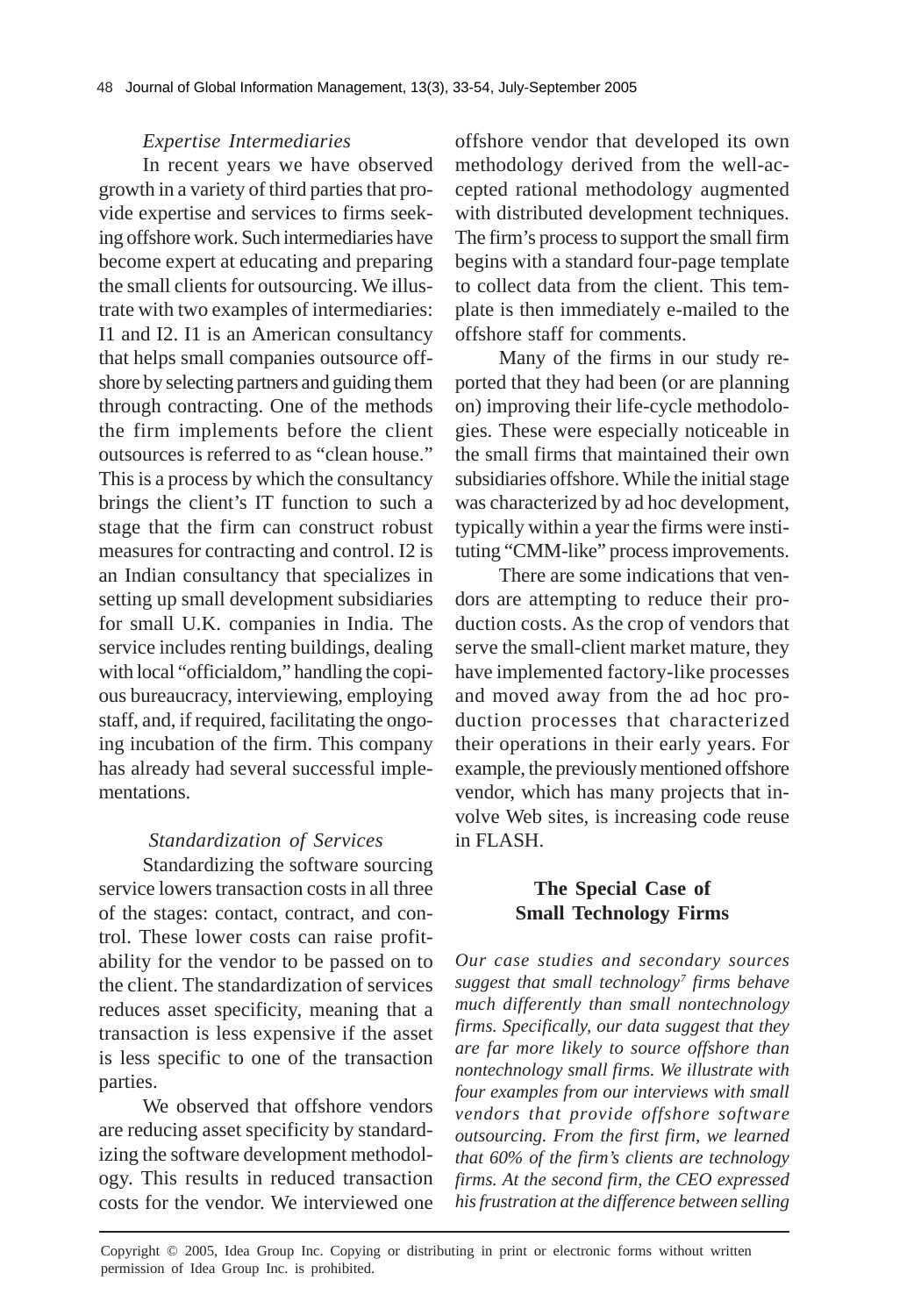*to small technology firms and other small firms: "We don't have to educate IT firms about offshore — they already know about it."*

A third firm is a small Swiss firm that does almost all its telephony software work in Russia. The fourth firm is an American firm, which upon start-up with only three staff, contracted with an Indian vendor to develop its software product.

In small business literature, Nooteboom (1993) and Nooteboom et al. (1992) note that small business staff are relatively less educated than in large businesses. However, they note that the exception in education is technology firms; in these cases, the level of education is higher than in the general population of smaller companies. Thus, the capacity for learning is high and may, indeed, be higher than in some large firms. This learning means that the firm can detect and absorb new information, making it more likely to be aware of offshore sourcing.

In the internationalization literature, we see that small technology firms have a global perspective relative to nontechnology firms (Jones, 1999). Jones summarizes the reasons for this: the orientation and perspective of the entrepreneurs, the short product life cycles (time-to-market pressures), and the drive for innovation. Since the 1990s, some of the literature referred to this class of firms as "born global" (Rennie, 1993). However, much of the literature is about small technology firms selling to international markets rather than sourcing from international markets.

It seems, based on our data, that quite a number of small technology firms "know about" offshore sourcing because of a key manager who is of Indian or other ethnic origin. Repeatedly, we have seen this to be a critical factor in the process of awareness and information. Importantly, this individual becomes one of the "liaisons of knowledge" that we noted earlier and thus mitigates the small firm's relatively higher offshore transaction costs.

In our fieldwork in India, we came across an Indian vendor that specializes in outsourcing for small technology firms. We asked the CEO (chief executive officer) why such small firms seek offshore outsourcing. He noted three reasons. First, small technology firms are very sensitive to the competitive pressures of time-tomarket, and therefore hiring offshore resources reduces the time-to-market. Second, because they deal with inherently riskier business, small technology firms take bigger risks. Third, small technology firms are often encouraged, and sometimes even mandated, by their venture capital investors to develop offshore and are even given the name of the firm that they should work with. While we noted earlier that the large Indian firms turn down smaller clients, the exception is for technology clients. Working on leading-edge technologies with entrepreneurial clients, the large Indian firms can keep up with the latest innovations.

# **CONCLUSION**

In this article we delineated the offshore transaction cost categories that are relatively higher for small firms compared to large firms. We divided these into categories, as suggested in Nooteboom et al. (1992), into contact, contract, and control. We were then able to assemble the practices and approaches used in the small company cases to mitigate the transaction costs. We summarize all our findings and observations in Table 2.

We make several observations based on our summary analysis of Table 2. First, given that the landscape of offshore outsourcing is relatively new and that the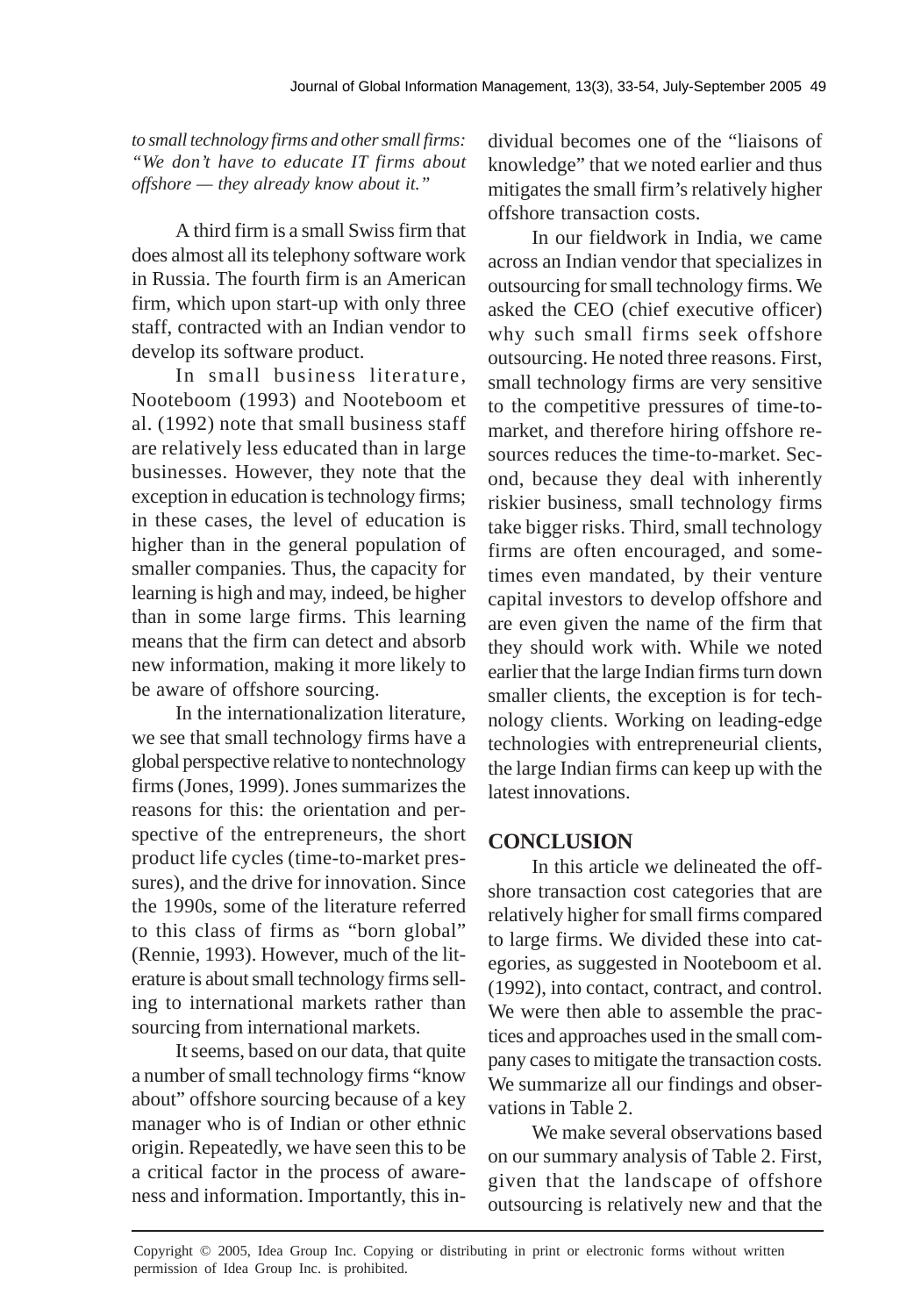| Source of   | <b>Mitigation</b> | <b>Brief description of mitigation</b>    | <b>Impact on transaction costs</b> |
|-------------|-------------------|-------------------------------------------|------------------------------------|
| mitigation  | approach          | approach                                  |                                    |
|             | Liaisons of       | Key individuals pivot the                 | Lowers transaction costs,          |
|             | knowledge flows   | relationship between the client           | primarily via control-cost         |
|             |                   | firm and offshore vendor.                 | reduction                          |
|             | Gaining           | Small firms use their strengths:          | Expensive trial and error until    |
| Client side | experience        | motivated people, perseverance,           | economies of experience are        |
|             |                   | and flexibility.                          | gained                             |
|             | Overcoming        | Small firms use their relative            | Expensive trial and error until    |
|             | opportunism       | strengths: motivated people,              | opportunism is overcome            |
|             |                   | perseverance, and flexibility.            |                                    |
|             | Onshore           | Vendor has presence of staff close        | Reduces contact costs,             |
|             | presence          | to client rather than offshore.           | contracting costs, and control     |
|             |                   |                                           | costs, leading to an overall       |
|             |                   |                                           | reduction in transaction costs for |
|             |                   |                                           | the client, but raises production  |
|             |                   |                                           | and vendor transaction costs for   |
|             |                   |                                           | the vendor that are passed onto    |
|             |                   |                                           | client                             |
|             | Reducing          | Client has greater access to              | Transaction costs are reduced.     |
|             | contact costs     | vendor firms primarily via                |                                    |
|             |                   | Internet-enabled mechanisms.              |                                    |
|             | Simplifying       | Legal intermediaries specializing         | Transaction costs are reduced.     |
| Vendor side | contracting       | in offshore services have                 |                                    |
|             | Providing         | emerged.<br>Vendors are providing control | Transaction costs are reduced for  |
|             | control channels  | channels for their clients' benefit.      | the client. Transaction costs      |
|             |                   |                                           | increase somewhat for the vendor,  |
|             |                   |                                           | which are passed onto the client.  |
|             | Expert            | Third-party consultants specialize        | Transaction costs are reduced      |
|             | intermediaries    | in assisting firms in the offshore        |                                    |
|             |                   | context.                                  |                                    |
|             | Standardization   | Standard development                      | Lowers transaction costs for       |
|             | of services       | methodology. Introduction of              | contract and control. Production   |
|             |                   | reuse in software production              | costs are lowered.                 |

*Table 2. Summary of transaction cost mitigation findings for small firms engaging in offshore outsourcing*

involvement of small (client) firms is even newer, many of the transaction costs mitigation approaches are emerging and not fully diffused. Our data do not suggest that all small firms or their vendor-suppliers are using all the mitigation approaches listed in Table 2.

Second, two of the mitigation approaches that we found in small firms (on the client side in Table 2) are actually costly in the short term for the small firm. Gaining experience and overcoming opportunism are approaches that involve considerable resources for the small firm. It is questionable whether these small firms would have invested so much money, effort, and calendar time in these approaches if they could correctly anticipate them ahead of time.

Third, we restate a key predictive question about small firms sourcing offshore: Can small firms mitigate offshore costs at least as well as large firms? Based on our study, we suggest that small firms are not using their resources in unique ways relative to large firms in order to mitigate the offshore costs. The nine cost mitigation actions that we point to are not markedly different from the practices in large firms. It seems, at this stage, that the trans-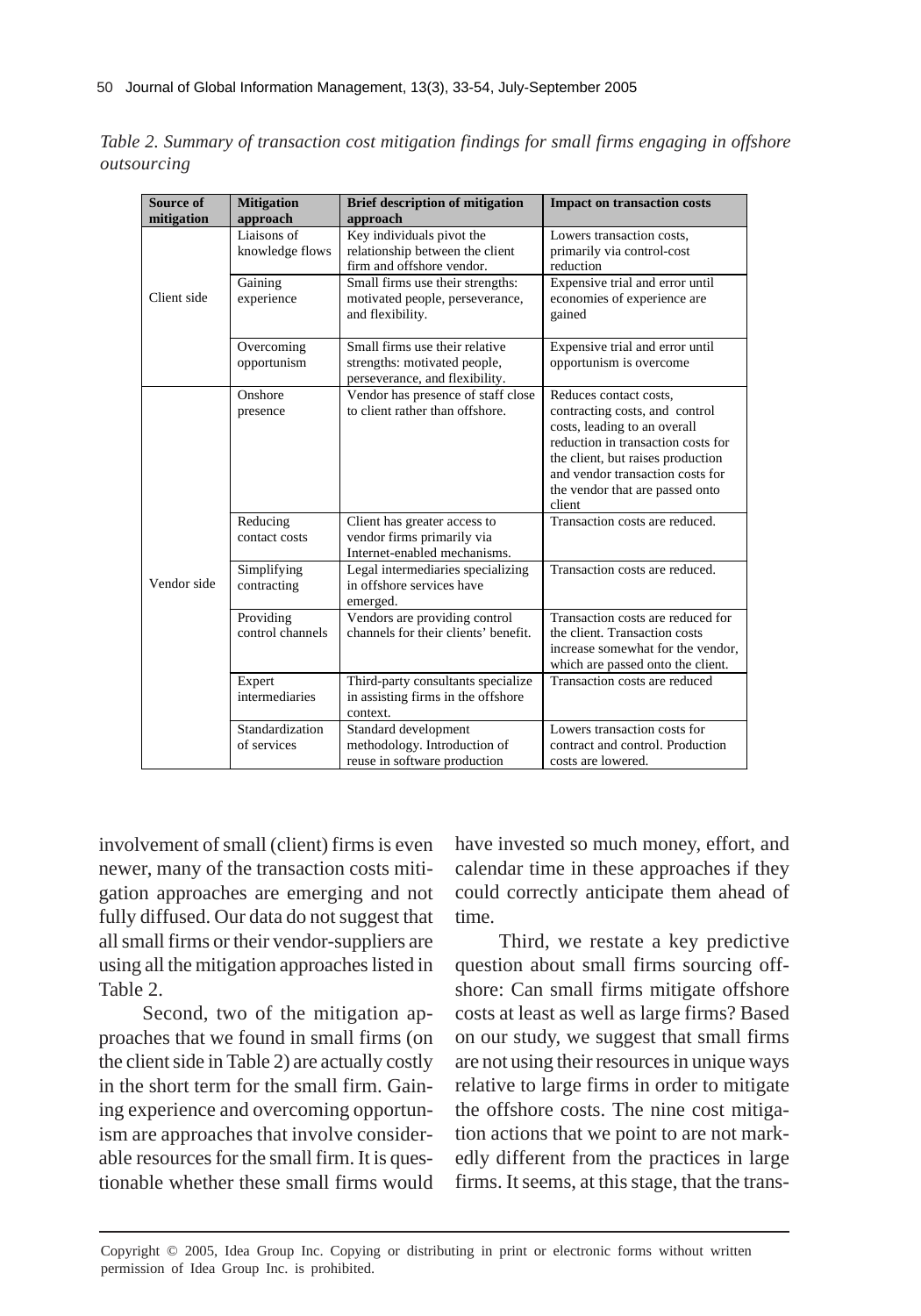action cost mitigation approaches for small firms are simply lagging behind those for larger firms. We did find some weak evidence that some small firms find that their behavioral advantages can play a positive role in these mitigation approaches, namely, their flexibility, perseverance, and motivation. However, we did not find that these advantages played a key role in any of these transaction cost mitigation approaches.

Fourth, our most encouraging finding was the potential for the marketplace to reduce transaction costs rather than any behaviors or qualities of the small client firm. Small firms are benefiting from the marketplace, which is now offering lower offshore transaction costs. Both the vendors and an assortment of intermediaries are filling gaps and thus lowering the relative offshore costs for the small firms. Thus, our findings on mitigation approaches are consistent with recent theory of complementarity in IT vendors (Levina & Ross, 2003). Complementarity theory suggests that (vendor) firms improve productivity by engaging in complementary activities. These vendors' value proposition is enhanced with the complementarity of their three core competencies: methodology development and dissemination, client relationship management, and IT personnel career development. In our analysis, we noted evidence of increased competencies and the maturity of offshore vendors in the first two of these three activities, although we did not collect data relevant to the third.

In summary, we cautiously suggest that the most promising area may well be vendors' standardization of services and production. It is this trajectory that is the most fertile area for research (and practice) and will likely yield the most insight about how the global marketplace is narrowing the gap for offshore sourcing by small firms.

### **REFERENCES**

- Aepple, T. (2004, January 7). Small firms outsource abroad by tapping offshore providers. *Wall Street Journal*.
- Ang, S., & Straub, D.W. (1998). Production and transaction economies and IS outsourcing: A study of the U.S. banking industry. *MIS Quarterly, 22*(4).
- Ansberry, C. (2003, July 14). Outsourcing abroad draws debate at home. *Wall Street Journal*, p. A2.
- Apte, U. (1990). Global outsourcing of information systems and processing services. *The Information Society, 7*(4), 287-303.
- Aubert, B., Rivard, S., & Patry, M. (1996). A transaction cost approach to outsourcing behaviour: Some empirical evidence. *Information and Management, 30*(2), 51-64.
- Ballard, M. (2003, March 25). Outsourcing: East meets West. *Computer Weekly*.
- Borch, O., & Arthur, M. (1995). Strategic networks among small firms: Implications for strategy research methodology. *Journal of Management Studies, 32*(4), 419-441.
- Carmel, E. (1999). *Global software teams.* Englewood Cliffs, NJ: Prentice Hall.
- Carmel, E., & Agarwal, R. (2002). The maturation of offshore sourcing of IT work. *MISQ-Executive, 1*(2), 65-78.
- Chen, M., & Hambrick, D. (1995). Speed, stealth and selective attack: How small firms differ from large firms in competitive behaviour. *Academy of Management Journal, 38*(2), 453-482.
- D'Amboise, G., & Muldowney, M. (1988). Management theory for small business: Attempts and requirements. *The Academy of Management Review, 13*(2), 226-240.
- Dean, T., Brown, R., & Bamford, C. (1998). Differences in large and small firm responses to environmental context: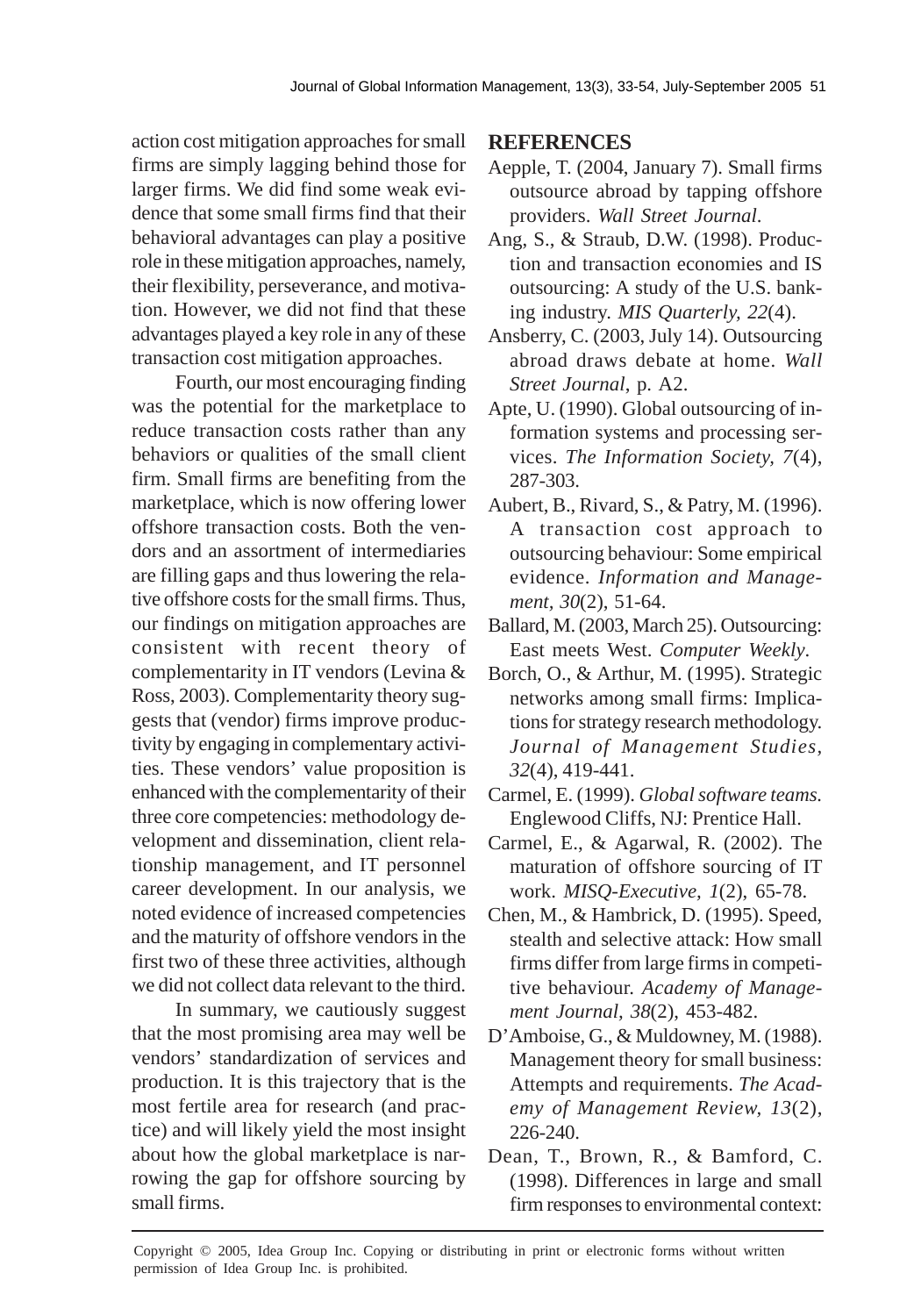Strategic implications from a comparative analysis of business formations. *Strategic Management Journal, 19*(8), 709-728.

- DeLone, W.H. (1981). Firm size and the characteristics of computer use. *MIS Quarterly, 5*(4), 65-77.
- Fiegenbaum, A., & Karnani, A. (1991). Output flexibility: A competitive advantage for small firms. *Strategic Management Journal, 12*(2), 101-114.
- Granovetter, M. (1985). Economic action and social structure: The problem of embeddedness. *American Journal of Sociology, 91*(3), 481-510.
- Heeks, R. (1995). Global software outsourcing to India by multinational corporations. In P. Palvia et al. (Eds.), *Global information technology and systems management: Key issues and trends* (pp. 364-389). Nashua: Ivy League Publishing.
- Hui, P.P., & Beath, C.M. (2002). *The IT sourcing process: A framework for research* (Working paper)*.* TX: University of Texas, McCombs School of Business.
- Jones, M.V. (1999). The internationalization of small high-technology firms. *Journal of International Marketing, 7*(4).
- Kern, T., & Wilcocks, L. (2000). Contracts, control and presentation in IT outsourcing: Research in 13 UK organizations. *Journal of Global Information Management, 8*(4).
- Klein, H., & Myers, M. (1999). A set of principles for conducting and evaluating interpretive field studies in information systems. *MIS Quarterly, 23*(1), 67-93.
- Kumar, K., & Wilcocks. (1999). A passage to India. In E. Carmel (Ed.), *Global software teams.* Englewood Cliffs, NJ: Prentice Hall.
- Lacity, M., & Hirschheim, R. (1993). The

information systems outsourcing bandwagon. *Sloan Management Review*, (Fall), 73-86.

- Lacity, M., & Willcocks, L. (1996). Interpreting information technology sourcing decisions from a transaction cost perspective: Findings and critique*. Accounting, Management and Information Technology, 5*(3/4), 203-244.
- Lacity, M., & Wilcocks, L. (2001). *Global information technology outsourcing.* Chichester: Wiley.
- Levina, N., & Ross, J.W. (2003). From the vendor's perspective: Exploring the value proposition in information technology outsourcing. *Management Information Systems Quarterly, 27*(3).
- Levy, M., & Powell, P. (1998). SME flexibility and the role of information systems. *Small Business Economics, 11*(2), 183-196.
- Lindsay, V., Chadee, D., Mattsson, J., Johnston, R., & Millet, B. (2003). Relationships, the role of individuals and knowledge flows in the internationalisation of service firms. *International Journal of Service Industry Management, 14*(1), 7-35.
- Miles, M., & Huberman, A. (1994). *Qualitative data analysis: An expanded sourcebook.* Thousand Oaks, CA: Sage.
- Mortleman, J. (2003, June 17). Seeking out SME saviours. *Computer Weekly*.
- Nasscom Indian IT industry: A success story. (n.d.). Retrieved January 19, 2004, from *http://www.nasscom.org/download/it\_industry\_fact.doc*
- Nicholson, B., & Sahay, S. (2001). The political and cultural implications of the globalisation of software development: Case experience from UK and India. *Information and Organisation, 11*(1), 25-43.

Nicholson, B., & Sahay, S. (forthcoming).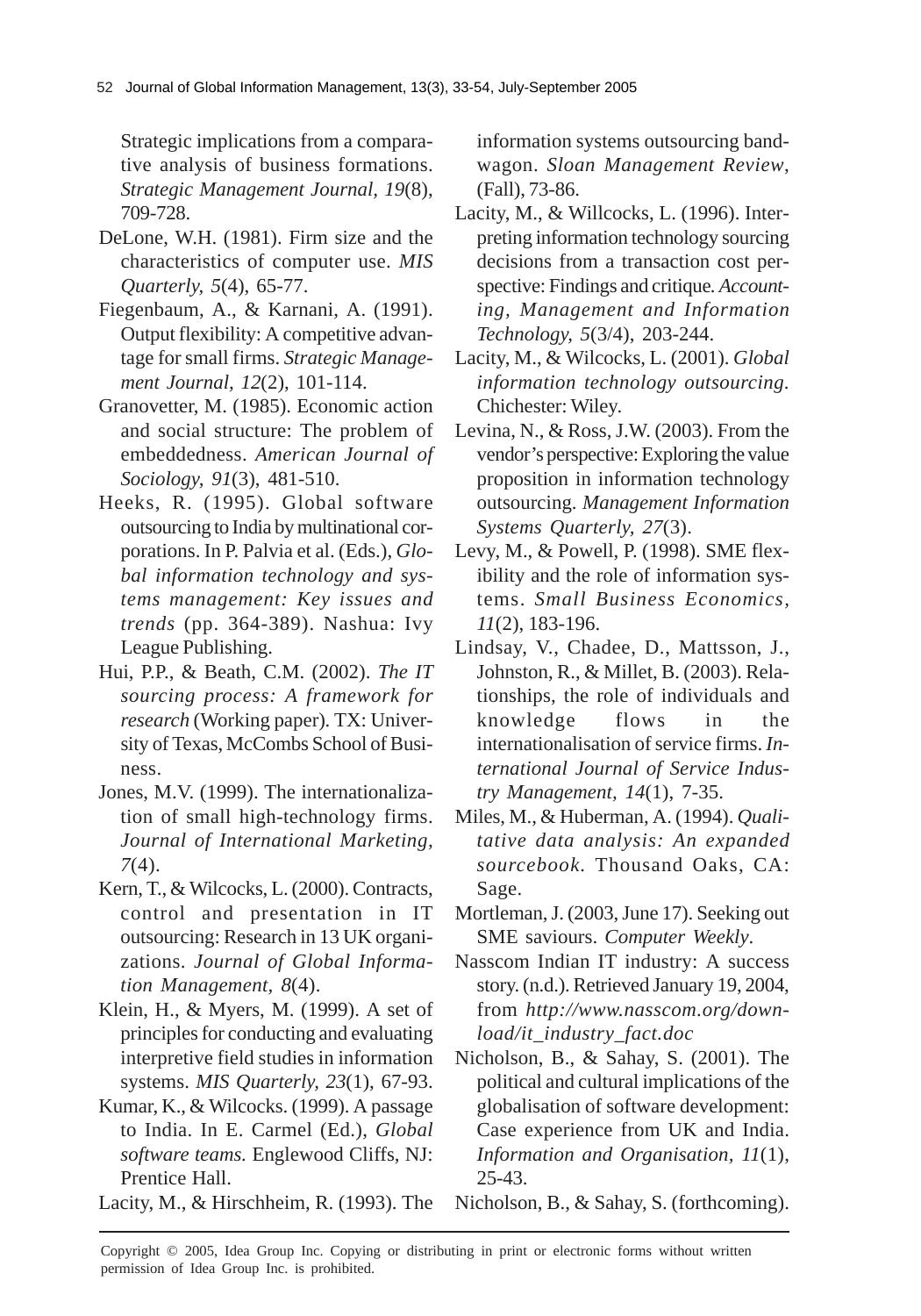Embedded knowledge and offshore software development. *Information and Organisation*.

- Nicholson, B., Sahay, S., & Krishna, S. (2000). Work practices and local improvisations within global software teams: A case of a UK subsidiary in India*. Proceedings of IFIP 9.4 Conference,* Cape Town, South Africa.
- Nooteboom, B. (1993). Firm size effects on transaction costs. *Small Business Economics, 5*, 283-295.
- Nooteboom, B., Zwart, P.S., & Bijmolt, T.H.A. (1992). Transaction costs and standardisation in professional services to small business. *Small Business Economics, 4*(2), 141-151.
- Pollard, C*.*,& Hayne, S. (1998). The changing face of information systems issues in small firms. *International Journal of Small Business, 16*(3), 70-89.
- Rennie, M.W. (1993). Global competitiveness: Born global. *McKinsey Quarterly, 4*, 45-52.
- Sabherwal, R. (1999). The role of trust in outsourced IS development projects. *Communications of the ACM, 42*(2), 80-86.
- Sabherwal, R. (2003). The evolution of coordination in outsourced software development projects: A comparison of client and vendor perspectives. Information and Organization*, 13*, 153-202.
- Sahay, S., Nicholson, B., & Krishna, S. (2003). *Global IT outsourcing.* Cambridge University Press.
- Sobol, M.G., & Apte, U. (1995). Domestic and global outsourcing practices of America's most effective IS users. *Journal of Information Technology, 10*, 269-280.
- Sonwalkar, P. (2004, January 10). Small and medium firms keen to outsource to India. *The Economic Times*.

Walsham, G. (1995). Interpretive case stud-

ies in IS research: Nature and method. *European Journal of Information Systems, 4*(2), 74-81.

- Walsham, G. (2001). *Making a world of difference*. Chichester: Wiley.
- Wang, E.T.G. (2002). Transaction attributes and software outsourcing success: An empirical investigation of transaction costs theory*. Information Systems Journal, 12*, 121-152.
- Williamson, O.E. (1975). *Markets and hierarchies: Analysis and antitrust implications*. New York: Free Press.
- Williamson, O.E. (1985). *The economic institutions of capitalism: Firms, markets, relational contracting.* New York: Free Press.

# **ENDNOTES**

- The term "sourcing" encompasses outsourcing and what is sometimes called insourcing. Some small firms do not perform offshore outsourcing, but rather offshore (in)sourcing.
- <sup>2</sup> Small- and medium-sized enterprises are often labeled SMEs in much of the European literature and small- and medium -sized businesses (SMBs) in current American literature.
- <sup>3</sup> More specifically, the act states that a firm is small if it satisfies at least two of the following criteria: a turnover of not more than £2.8 million, a balance-sheet total of not more than £1.4 million, and having no more than 50 employees.
- <sup>4</sup> We also note that Sobol and Apte (1995) found that firms with larger MIS budgets (a proxy for size) were more likely to outsource both domestically and offshore.
- <sup>5</sup> Third parties, intermediaries, or consultancies provide expertise and services to firms seeking offshore work.
- <sup>6</sup> We note several of these online marketplaces facilitating offshore software